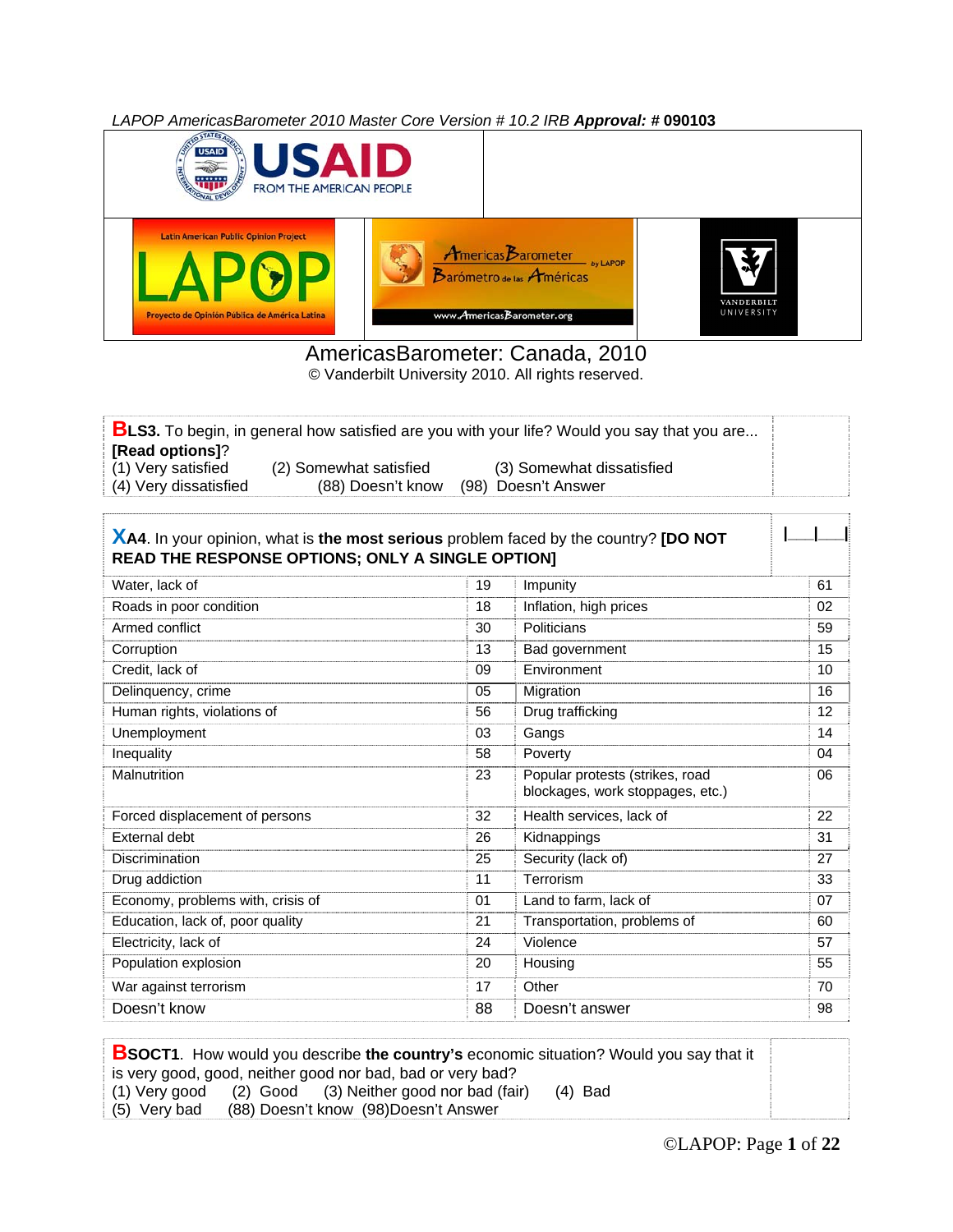| <b>BSOCT2.</b> Do you think that the country's current economic situation is better than, the<br>same as or worse than it was 12 months ago?<br>$(1)$ Better<br>$(2)$ Same<br>(3) Worse<br>Answer                                                                                   |                                       | (88) Doesn't know (98) Doesn't |                     |           |  |
|-------------------------------------------------------------------------------------------------------------------------------------------------------------------------------------------------------------------------------------------------------------------------------------|---------------------------------------|--------------------------------|---------------------|-----------|--|
| <b>BSOCT3.</b> Do you think that in 12 months the economic situation of the country will be better,<br>the same or worse than it is now?<br>(1) Better<br>$(2)$ Same<br>(3) Worse                                                                                                   | (88) Doesn't know                     |                                | (98) Doesn't answer |           |  |
| <b>BIDIO1.</b> How would you describe your overall economic situation? Would you say that it is<br>very good, good, neither good nor bad, bad or very bad?<br>(1) Very good (2) Good (3) Neither good nor bad (fair) (4) Bad (5) Very bad<br>(88) Don't know<br>(98) Doesn't answer |                                       |                                |                     |           |  |
| <b>BIDIO2.</b> Do you think that your economic situation is better than, the same as, or worse than<br>it was 12 months ago?<br>$(2)$ Same<br>(1) Better<br>(3) Worse<br>(88) Doesn't know                                                                                          |                                       | (98) Doesn't Answer            |                     |           |  |
| <b>BIDIO3.</b> Do you think that in 12 months your economic situation will be better than, the same<br>as, or worse than it is now?<br>(3) Worse<br>$(1)$ Better<br>$(2)$ Same                                                                                                      | (88) Doesn't know (98) Doesn't Answer |                                |                     |           |  |
| Now, moving on to a different subject, sometimes people and communities have problems that they<br>cannot solve by themselves, and so in order to solve them they request help from a government official or<br>agency.                                                             |                                       |                                |                     |           |  |
| $X$ In order to solve your problems have you ever<br>requested help or cooperation from? [Read the<br>options and mark the response]                                                                                                                                                | <b>Yes</b>                            | <b>No</b>                      | <b>DK</b>           | <b>DA</b> |  |
| XCP2. A member of Parliament                                                                                                                                                                                                                                                        | 1                                     | $\overline{2}$                 | 88                  | 98        |  |
| <b>XCP4A.</b> A local public official or local government<br>for example, a mayor, municipal council, provincial<br>official, or provincial premier)                                                                                                                                | 1                                     | $\overline{2}$                 | 8                   | 98        |  |
| <b>XCP4.</b> Any ministry or minister (federal), provincial<br>agency or public agency or institution                                                                                                                                                                               | 1                                     | $\overline{2}$                 | 8                   | 98        |  |
| Now let's talk about your local municipality                                                                                                                                                                                                                                        |                                       |                                |                     |           |  |
| XNP1. Have you attended a town meeting, city council meeting or other meeting in the past<br>12 months?<br>(1) Yes<br>(2) No<br>(88) Doesn't know (98) Doesn't answer                                                                                                               |                                       |                                |                     |           |  |
| XNP2. Have you sought assistance from or presented a request to any office, official or<br>councillor of the municipality within the past 12 months?<br>(1) Yes [Continue]<br>$(2)$ No $[Go$ to $SGL1]$<br>(98) Doesn't answer [Go to SGL1]                                         |                                       | (88) Doesn't know [Go to SGL1] |                     |           |  |
| <b>XMUNI10.</b> Did they resolve your issue or request?<br>$(1)$ Yes<br>$(0)$ No<br>(88) DK (98) DA                                                                                                                                                                                 |                                       | (99) N/A                       |                     |           |  |

**XSGL1**. Would you say that the services the municipality is providing to the people are...? **[Read options]**(1) Very good (2) Good (3) Neither good nor bad (fair) (4) Bad (5) Very bad (88) Doesn't know (98)Doesn't answer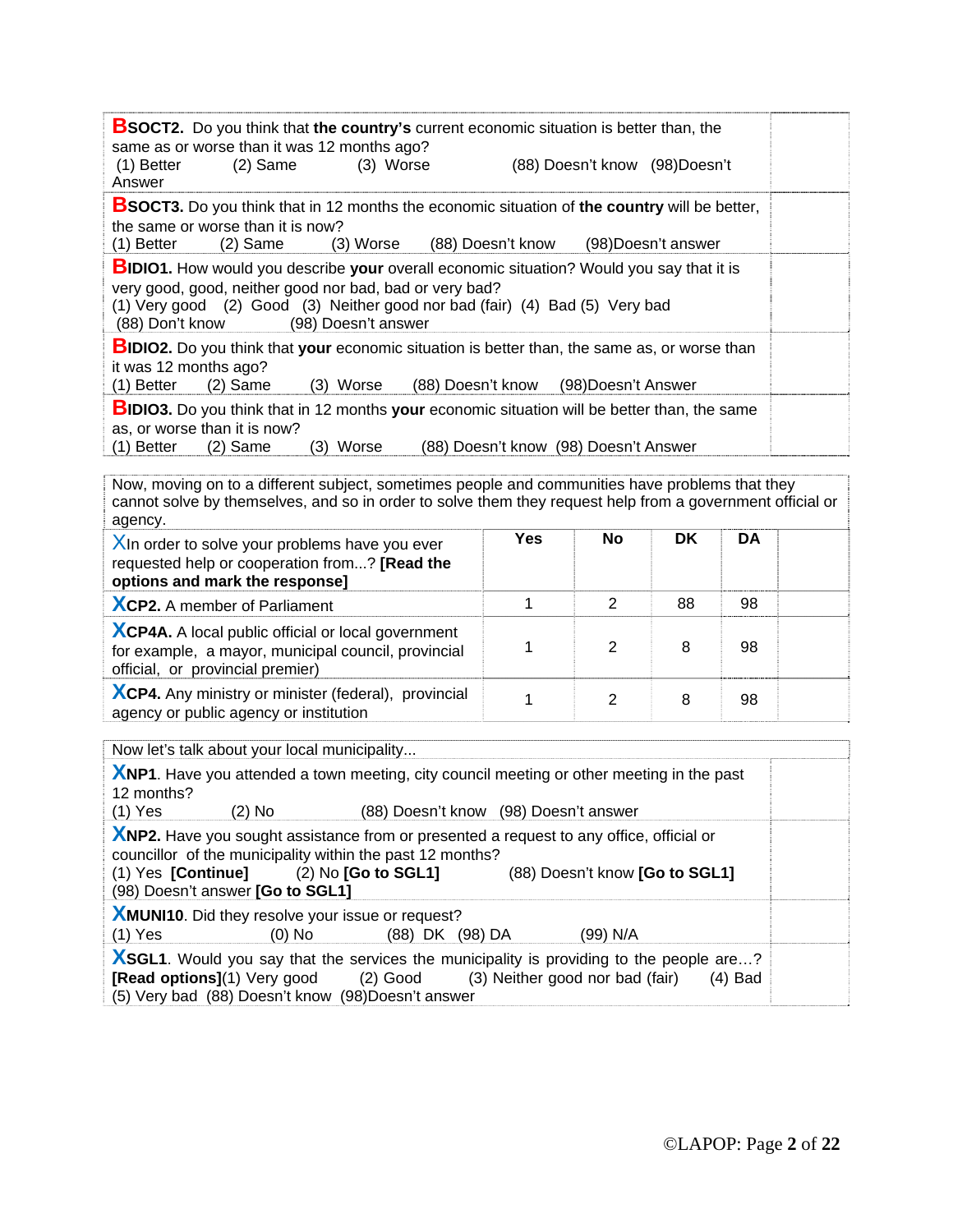|                                                                                                                                                                                                                                                                                                                                                                                                                       | Once<br>a<br>week | Once or<br>twice a<br>month    | Once<br>or<br>twice a<br>year    | <b>Never</b>   | <b>DK</b> |           | DA        |  |
|-----------------------------------------------------------------------------------------------------------------------------------------------------------------------------------------------------------------------------------------------------------------------------------------------------------------------------------------------------------------------------------------------------------------------|-------------------|--------------------------------|----------------------------------|----------------|-----------|-----------|-----------|--|
| <b>XCP5.</b> Now, changing the<br>subject. In the last 12 months<br>have you tried to help to solve a<br>problem in your community or in<br>your neighborhood? Please, tell<br>me if you did it at least once a<br>week, once or twice a month,<br>once or twice a year or never in<br>last 12 months.<br>I am going to read a list of groups and organizations. Please tell me if you attend their meetings at least | 1                 | $\overline{2}$                 | 3                                | 4              | 88        | 98        |           |  |
| once a week, once or twice a month, once or twice a year, or never. [Repeat for each question "once a<br>week," "once or twice a month," "once or twice a year" or "never" to help the respondent]                                                                                                                                                                                                                    |                   |                                |                                  |                |           |           |           |  |
|                                                                                                                                                                                                                                                                                                                                                                                                                       | Once<br>a<br>week | Once<br>or<br>twice a<br>month | Once<br>or<br>twice<br>a<br>year | <b>Never</b>   | <b>DK</b> | <b>DA</b> |           |  |
| <b>BCP6.</b> Meetings of any religious<br>organization? Do you attend<br>them                                                                                                                                                                                                                                                                                                                                         | $\mathbf{1}$      | 2                              | 3                                | 4              | 88        | 98        |           |  |
| <b>XCP7.</b> Meetings of a parents'<br>association at school? Do you<br>attend them                                                                                                                                                                                                                                                                                                                                   | $\mathbf{1}$      | $\overline{2}$                 | 3                                | $\overline{4}$ | 88        | 98        |           |  |
| <b>BCP8.</b> Meetings of a community<br>improvement committee or<br>association? Do you attend them                                                                                                                                                                                                                                                                                                                   | $\mathbf{1}$      | $\overline{2}$                 | 3                                | 4              | 88        | 98        |           |  |
| XCP9. Meetings of an association<br>of professionals, merchants,<br>manufacturers or farmers? Do you<br>attend them                                                                                                                                                                                                                                                                                                   | 1                 | $\overline{2}$                 | 3                                | 4              | 88        | 98        |           |  |
| XCP13. Meetings of a political<br>party or political organization? Do<br>you attend them                                                                                                                                                                                                                                                                                                                              | $\mathbf{1}$      | $\overline{2}$                 | 3                                | 4              | 88        | 98        |           |  |
| <b>XCP20. [Women only] Meetings</b><br>of associations or groups of women<br>or home makers. Do you attend<br>them $\dots$                                                                                                                                                                                                                                                                                            | $\mathbf{1}$      | 2                              | 3                                | 4              | 88        | DA<br>98  | N/A<br>99 |  |

#### **B[GIVE CARD "A"]**

LS6. On this card there is a ladder with steps numbered 0 to 10. 0 is the lowest step and represents the worst life possible for you. 10 is the highest step and represents the best life possible for you. On what step of the ladder do you feel **at this moment**? **Please choose the ladder that represents best your opinion.**

**[Point out the number on the card that represents "the worst life possible" and the number that represents "the best life possible". Indicate to the interviewee that he/she can choose an intermediate score]**.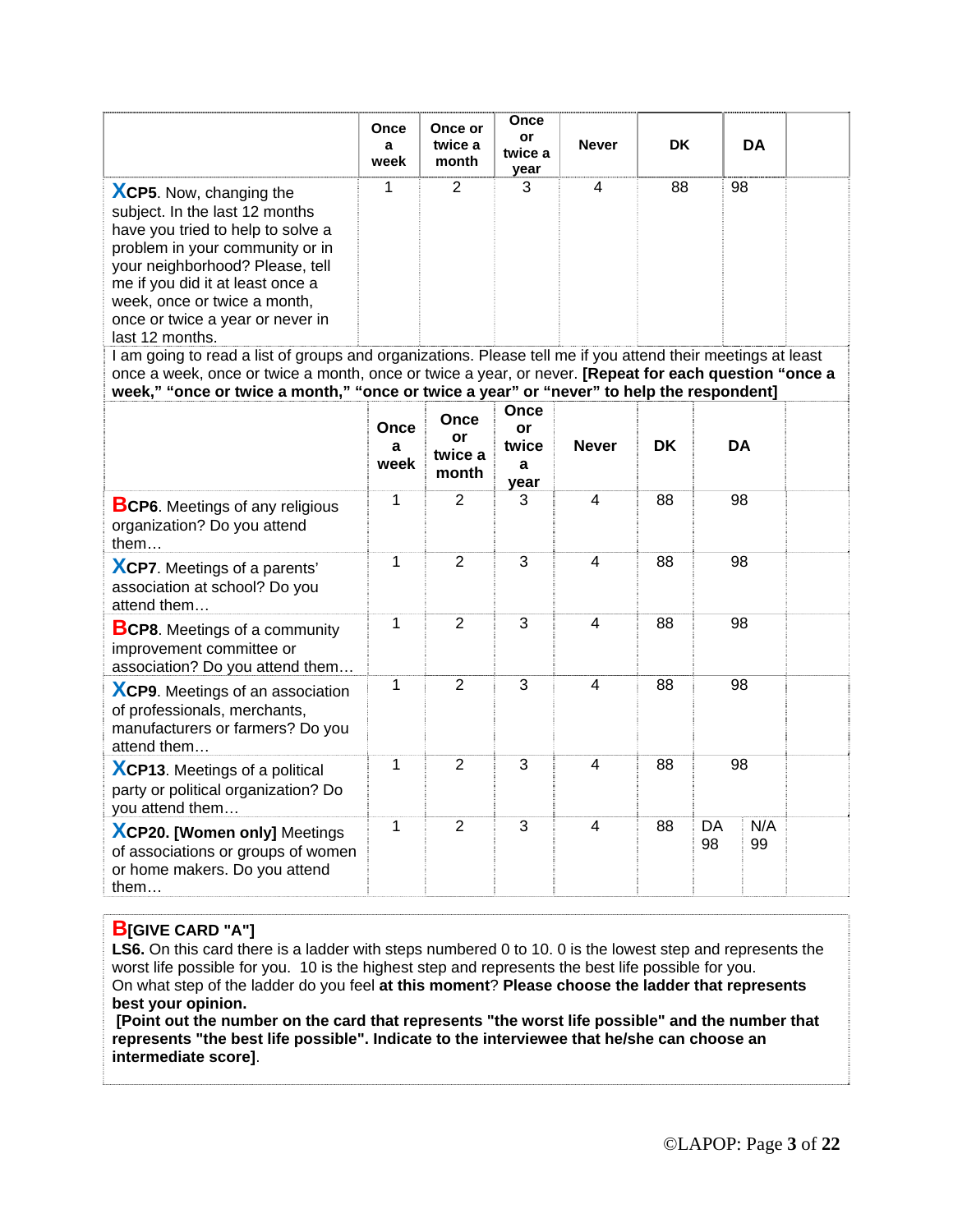|                            |  |  |  |                           | 10 | 88 | 98 |
|----------------------------|--|--|--|---------------------------|----|----|----|
| <b>Worst life possible</b> |  |  |  | <b>Best life possible</b> |    | DK | DA |

**BLS6A.** On which step would you say you stood two years ago, that is to say in 2008?

#### **[TAKE BACK CARD "A"]**

**BIT1**. Now, speaking of the people from around here, would you say that people in this community are very trustworthy, somewhat trustworthy, not very trustworthy or untrustworthy...? **[Read options]**  (1) Very trustworthy (2) Somewhat trustworthy (3) Not very trustworthy (4) Untrustworthy (88) DK (98) DA (88) DK (98) DA

#### **[GIVE CARD "B"]**

**L1.** (Left-Right Scale) Now, to change the subject.... On this card there is a 1-10 scale that goes from left to right. One means left and 10 means right. Nowadays, when we speak of political leanings, we talk of those on the left and those on the right. In other words, some people sympathize more with the left and others with the right. According to the meaning that the terms "left" and "right" have for you, and thinking of your own political leanings, where would you place yourself on this scale? Indicate the box that comes closest to your own position.

|      | <u>_</u> | ર<br>ບ | 5 | 6 | 8 | 9 | 10           | <b>DK</b><br>88<br>,,,,,,,,,,,,,,,,,,,,,,,,,,,,,, | <b>DA</b><br>98 |  |
|------|----------|--------|---|---|---|---|--------------|---------------------------------------------------|-----------------|--|
| Left |          |        |   |   |   |   | <b>Right</b> |                                                   |                 |  |

**[TAKE BACK CARD "B"]** 

#### **[Take back Card "B"]**

| <b>B.PROT3.</b> In the last 12 months, have you participated in a demonstration or protest march? |                                   |                                            |  |
|---------------------------------------------------------------------------------------------------|-----------------------------------|--------------------------------------------|--|
| $(1)$ Yes [Continue]                                                                              | $(2)$ No $\overline{1}$ Go to JC1 | $(88)$ DK[Go to JC1] $(98)$ DA [Go to JC1] |  |

Now, changing the subject. Some people say that under some circumstances it would be justified for the military of this country to take power by a coup d'état (military coup). In your opinion would a military coup be justified under the following circumstances? **[Read the options after each question]**:

| YJC1. When there is high unemployment. | (1) A military<br>take-over of<br>the state<br>would be<br>justified | $(2)$ A<br>military<br>take-over of<br>the state<br>would not<br>be justified | (88)<br>DK | (98)<br>DA |  |
|----------------------------------------|----------------------------------------------------------------------|-------------------------------------------------------------------------------|------------|------------|--|
| YJC10. When there is a lot of crime.   | (1) A military<br>take-over of<br>the state                          | $(2)$ A<br>military<br>take-over of                                           | (88)<br>DK | (98)<br>DA |  |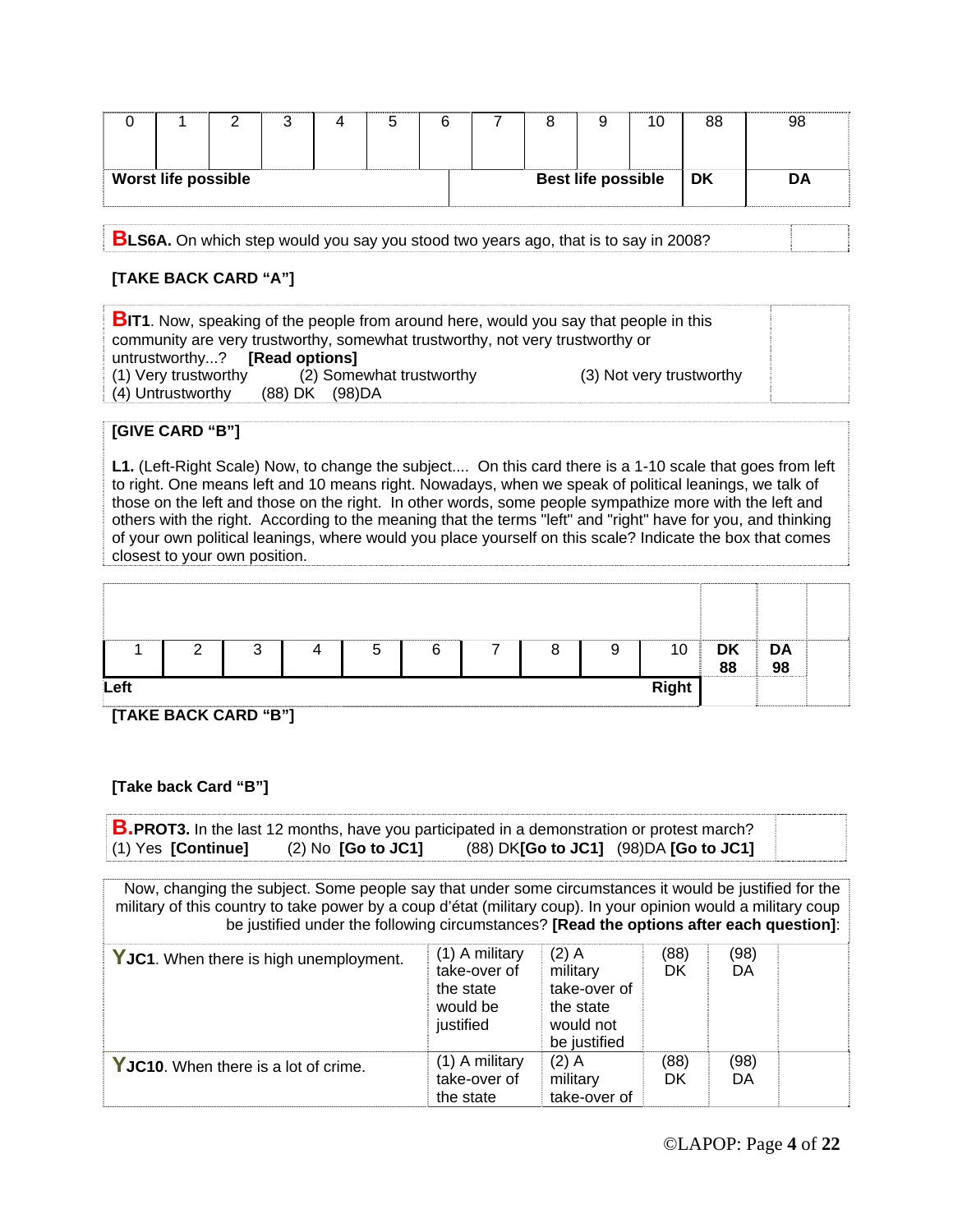|                                           | would be<br>justified                                                | the state<br>would not<br>be justified                                        |            |            |  |
|-------------------------------------------|----------------------------------------------------------------------|-------------------------------------------------------------------------------|------------|------------|--|
| YJC13. When there is a lot of corruption. | (1) A military<br>take-over of<br>the state<br>would be<br>justified | $(2)$ A<br>military<br>take-over of<br>the state<br>would not<br>be justified | (88)<br>DK | (98)<br>DA |  |

| YJC15A. Do you believe that when the<br>country is facing very difficult times it is<br>justifiable for the president of the country to<br>close the Parliament and govern without<br>Parliament?              | $(1)$ Yes, it is<br>justified | $(2)$ No, it is<br>not justified | (88)<br>DK | (98)<br>DA |
|----------------------------------------------------------------------------------------------------------------------------------------------------------------------------------------------------------------|-------------------------------|----------------------------------|------------|------------|
| YJC16A. Do you believe that when the<br>country is facing very difficult times it is<br>justifiable for the president of the country to<br>dissolve the Supreme Court and govern<br>without the Supreme Court? | $(1)$ Yes, it is<br>justified | $(2)$ No, it is<br>not justified | (88)<br>DK | (98)<br>DA |

| <b>BVIC1EXT.</b> Now, changing the subject, have you been a victim of any type of crime in the<br>past 12 months? That is, have you been a victim of robbery, burglary, assault, fraud,<br>blackmail, extortion, violent threats or any other type of crime in the past 12 months?<br>(2) No [Skip toVIC1HOGAR]<br>(88) DK[Skip toVIC1HOGAR<br>$(1)$ Yes [Continue]<br>(98) DA [Skip to VIC1HOGAR]                                                                                                                        |  |
|---------------------------------------------------------------------------------------------------------------------------------------------------------------------------------------------------------------------------------------------------------------------------------------------------------------------------------------------------------------------------------------------------------------------------------------------------------------------------------------------------------------------------|--|
| <b>BVIC1EXTA.</b> How many times have you been a crime victim during the last 12 months?<br>[fill in number] (88) DK (98) DA (99) N/A                                                                                                                                                                                                                                                                                                                                                                                     |  |
| YVIC2. Thinking of that the last crime of which you were a victim, from the list I am going to<br>read to you, what kind of crime was it? [Read the options]<br>(01) Unarmed robbery, no assault or physical threats<br>(02) Unarmed robbery with assault or physical threats<br>(03) Armed robbery<br>(04) Assault but not robbery<br>(05) Rape or sexual assault<br>(06) Kidnapping<br>(07) Vandalism<br>(08) Burglary of your home<br>(10) Extortion<br>$(11)$ Other<br>(88) DK (98) DA<br>(99) N/A (was not a victim) |  |
| YVIC2AA. ¿Could you tell me, in what place that last crime occurred?[Read options]<br>(1) In your home<br>(2) In this neighborhood<br>(3) In this municipality<br>(4) In another municipality<br>(5) In another country<br>(98) DA (99) N/A<br>(88) DK                                                                                                                                                                                                                                                                    |  |
| <b>BVIC1HOGAR.</b> Has any other person living in your household been a victim of any type of<br>crime in the past 12 months? That is, has any other person living in your household been a<br>victim of robbery, burglary, assault, fraud, blackmail, extortion, violent threats or any other                                                                                                                                                                                                                            |  |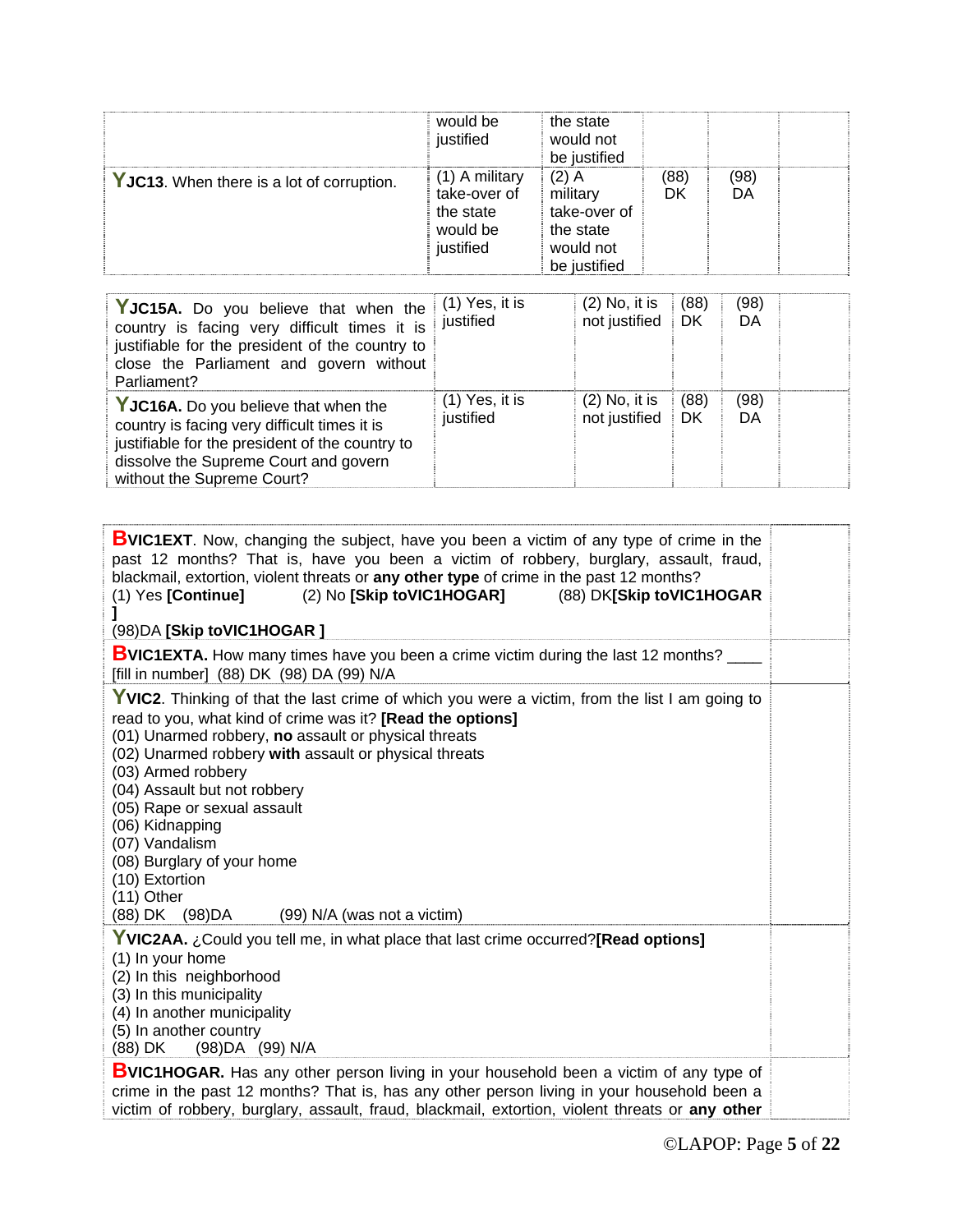| type of crime in the past 12 months? |  |
|--------------------------------------|--|
| (1) Yes (2) No (88) DK (98) DA       |  |

| YAOJ8. In order to catch criminals, do you believe that the authorities should always abide by |                   |                                                                                            |  |  |
|------------------------------------------------------------------------------------------------|-------------------|--------------------------------------------------------------------------------------------|--|--|
| the law or that occasionally they can cross the line?                                          |                   |                                                                                            |  |  |
| (1) Should always abide by the law                                                             |                   |                                                                                            |  |  |
| (2) Occasionally can cross the line                                                            |                   | (88) DK (98) DA                                                                            |  |  |
| YAOJ11. Speaking of the neighborhood where you live and thinking of the possibility of being   |                   |                                                                                            |  |  |
|                                                                                                |                   | assaulted or robbed, do you feel very safe, somewhat safe, somewhat unsafe or very unsafe? |  |  |
| (1) Very safe                                                                                  | (2) Somewhat safe | (3) Somewhat unsafe                                                                        |  |  |
| (4) Very unsafe                                                                                | (88) DK (98) DR   |                                                                                            |  |  |

| YAOJ11A. And speaking of the country in general, how much do you think that the level |                                                                                                                                                         |            |            |                 |  |  |  |
|---------------------------------------------------------------------------------------|---------------------------------------------------------------------------------------------------------------------------------------------------------|------------|------------|-----------------|--|--|--|
| of crime that we have now represents a threat to our future well-being? [Read the     |                                                                                                                                                         |            |            |                 |  |  |  |
| options]                                                                              |                                                                                                                                                         |            |            |                 |  |  |  |
| (1) Very much                                                                         | (2) Somewhat                                                                                                                                            | (3) Little | $(4)$ None | (88) DK (98) DA |  |  |  |
|                                                                                       | YAOJ12. If you were a victim of a robbery or assault how much faith do you have that<br>the judicial system would punish the guilty? [Read the options] |            |            |                 |  |  |  |
| $(1)$ A lot                                                                           | (2) Some                                                                                                                                                | (3) Little | $(4)$ None | (88) DK (98) DA |  |  |  |
| YAOJ17. To what extent do you think your neighborhood is affected by gangs? Would you |                                                                                                                                                         |            |            |                 |  |  |  |
| say a lot, somewhat, a little or none?                                                |                                                                                                                                                         |            |            |                 |  |  |  |
| $(1)$ A lot $(2)$ Somewhat                                                            |                                                                                                                                                         | (3) Little | $(4)$ None | (88) DK (98) DA |  |  |  |

#### **[GIVE CARD "C" TO THE RESPONDENT]**

On this card there is a ladder with steps numbered 1 to 7, where 1 is the lowest step and means NOT AT ALL and 7 the highest and means A LOT. For example, if I asked you to what extent do you like watching television, if you don't like watching it at all, you would choose a score of 1, and if, in contrast, you like watching television a lot, you would indicate the number 7 to me. If your opinion is between not at all and a lot, you would choose an intermediate score. So, to what extent do you like watching television? Read me the number. **[Make sure that the respondent understands correctly]**.

|            |  |  |       | 88              | 98                |
|------------|--|--|-------|-----------------|-------------------|
| Not at all |  |  | A lot | Doesn't<br>know | Doesn't<br>Answer |

|                                                                                                                                                                                                                                                                                | Note down a number 1-7, or 88 DK and 98 DA |
|--------------------------------------------------------------------------------------------------------------------------------------------------------------------------------------------------------------------------------------------------------------------------------|--------------------------------------------|
| I am going to ask you a series of questions. I am going to ask you that you use the numbers<br>provided in the ladder to answer. Remember, you can use any number.                                                                                                             |                                            |
| <b>BB1</b> . To what extent do you think the courts in Canada guarantee a fair trial? (Read: If you<br>think the courts do not ensure justice at all, choose number 1; if you think the courts ensure<br>justice a lot, choose number 7 or choose a point in between the two.) |                                            |
| <b>B2.</b> To what extent do you respect the political institutions of Canada?                                                                                                                                                                                                 |                                            |
| <b>BB3.</b> To what extent do you think that citizens' basic rights are well protected by the political<br>system of Canada?                                                                                                                                                   |                                            |
| <b>BB4</b> . To what extent do you feel proud of living under the political system of Canada?                                                                                                                                                                                  |                                            |
| <b>BB6.</b> To what extent do you think that one should support the political system of Canada?                                                                                                                                                                                |                                            |
| <b>BB10A.</b> To what extent do you trust the justice system?                                                                                                                                                                                                                  |                                            |
| <b>BB12.</b> To what extent do you trust the Armed Forces?                                                                                                                                                                                                                     |                                            |
|                                                                                                                                                                                                                                                                                |                                            |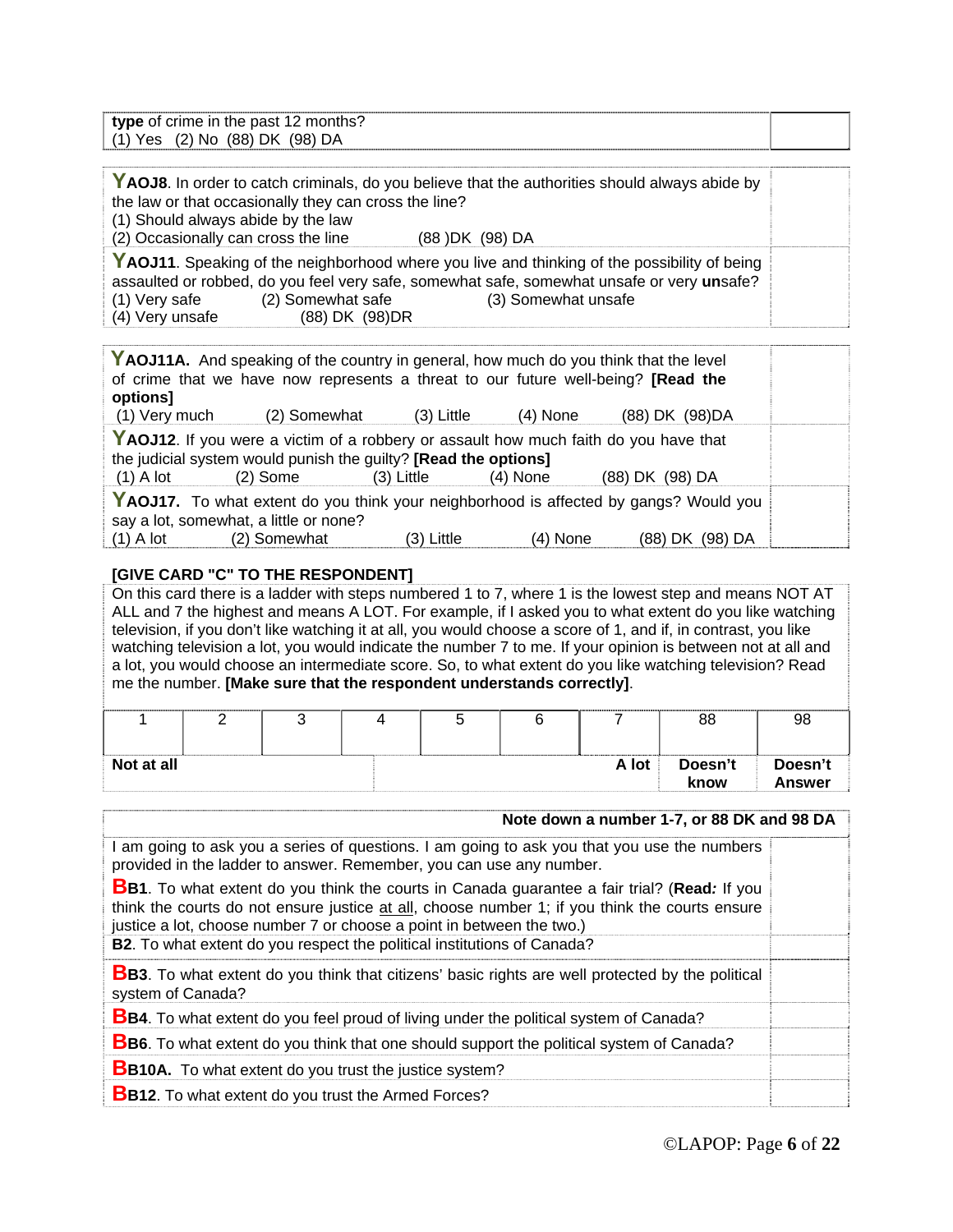| Note down a number 1-7, or 88 DK and 98 DA                          |  |
|---------------------------------------------------------------------|--|
| <b>BB13.</b> To what extent do you trust the Parliament?            |  |
| <b>BB14.</b> To what extent do you trust the federal government?    |  |
| <b>BB18.</b> To what extent do you trust the RCMP?                  |  |
| <b>BB21.</b> To what extent do you trust the political parties?     |  |
| <b>B21A.</b> To what extent do you trust the Prime Minister?        |  |
| <b>BB31.</b> To what extent do you trust the Supreme Court?         |  |
| <b>BB32.</b> To what extent do you trust your municipal government? |  |
| B43. To what extent are you proud of being a Canadian?              |  |
| <b>BB37</b> . To what extent do you trust the mass media?           |  |

| Now, using the same ladder, <i>[continue with card C: 1-7 point scale]</i><br>NOT ALL 1 2 3 4 5 6 7 A LOT | Note down 1-7,<br>$88 = DK \ 98 = DA$ |
|-----------------------------------------------------------------------------------------------------------|---------------------------------------|
| <b>XN1.</b> To what extent would you say the present government fights poverty?                           |                                       |
| XN3. To what extent would you say the present government promotes and<br>protects democratic principles?  |                                       |
| XN9. To what extent would you say the present government combats<br>government corruption?                |                                       |
| XN11. To what extent would you say the present government improves citizen<br>safety?                     |                                       |
| XN12. To what extent would you say the present government combats<br>unemployment?                        |                                       |
| XN15. To what extent would you say that the present government is managing<br>the economy well?           |                                       |
| [Take Back Card C]                                                                                        |                                       |

| <b>BWT1.</b> How worried are you that there will be a violent attack by terrorists in Canada<br>in the next 12 months? Are you very, somewhat, a little, or not at all worried, or would<br>you say that you have not thought much about this?<br>(1) Very worried (2) Somewhat worried (3) A little worried (4) Not at all worried<br>(5) Haven't thought much about this (88) DK<br>(98) DA |  |
|-----------------------------------------------------------------------------------------------------------------------------------------------------------------------------------------------------------------------------------------------------------------------------------------------------------------------------------------------------------------------------------------------|--|
| <b>BWT2.</b> How worried are you that you or someone in your family will become a victim<br>of a violent attack by terrorists? Are you very, somewhat, a little, or not at all worried,<br>or would you say that you have not thought much about this?<br>(1) Very worried (2) Somewhat worried (3) A little worried (4) Not at all worried                                                   |  |
| (5) Haven't thought much about this (88) DK<br>(98) DA                                                                                                                                                                                                                                                                                                                                        |  |

|                               |                               | <b>BM1</b> . Speaking in general of the current administration, how would you rate the job<br>performance of Prime Minister Harper? [Read the options] |           |  |
|-------------------------------|-------------------------------|--------------------------------------------------------------------------------------------------------------------------------------------------------|-----------|--|
| (1) Very good<br>(5) Very bad | $(2)$ Good<br>(88) DK (98) DA | (3) Neither good nor bad (fair)                                                                                                                        | $(4)$ Bad |  |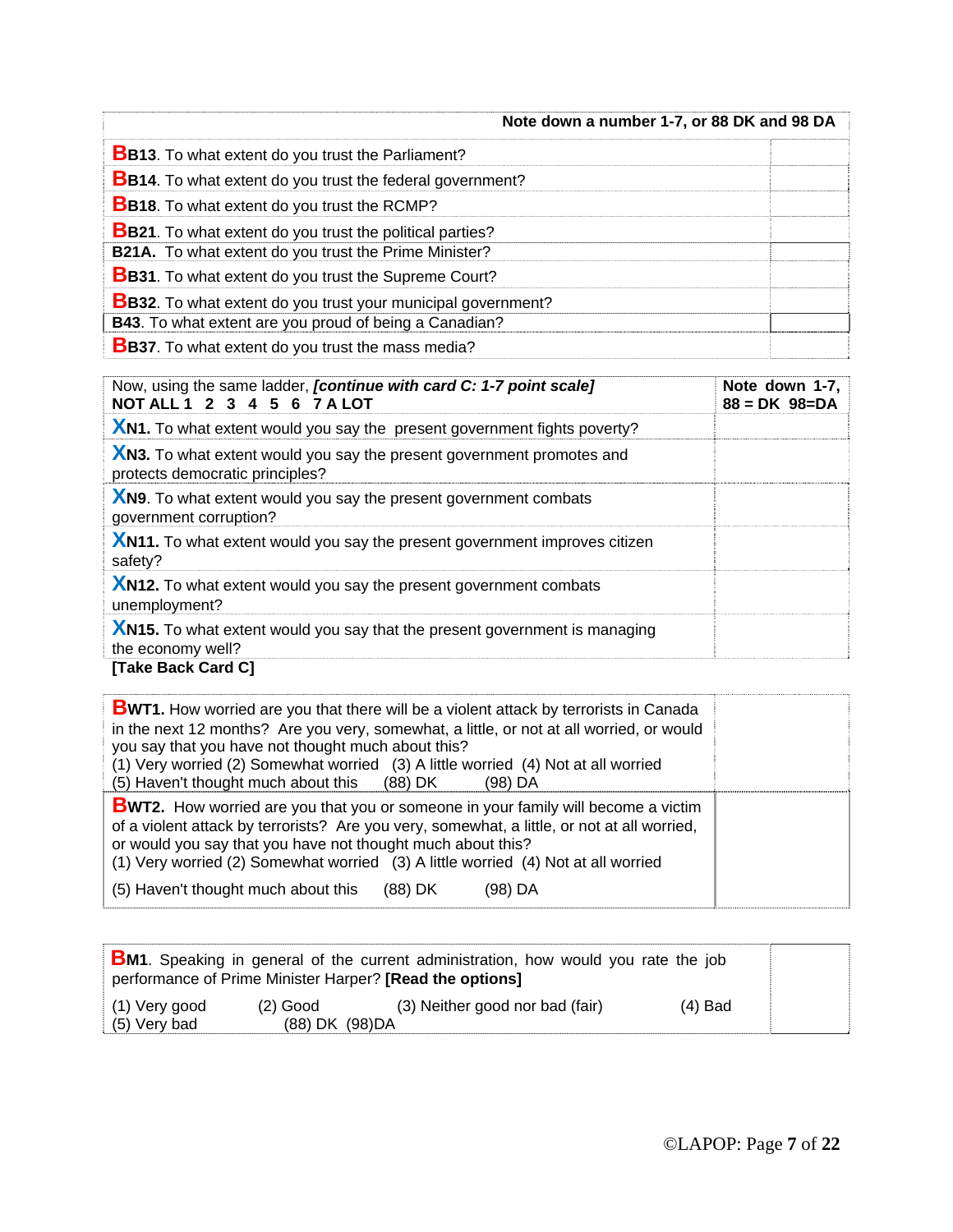**[GIVE CARD "D"]**: Now we will use a similar ladder, but this time 1 means "strongly disagree" and 7 means "strongly agree." A number in between 1 and 7 represents an intermediate score.

|                                                                                                                                              | Write a number 1-7, or $88 = Desn't Know, 98 = Doesn't Answer$ |                                                                                                                                                                    |   |   |   |                       |                                                                                                                                                                                                                                  |         |
|----------------------------------------------------------------------------------------------------------------------------------------------|----------------------------------------------------------------|--------------------------------------------------------------------------------------------------------------------------------------------------------------------|---|---|---|-----------------------|----------------------------------------------------------------------------------------------------------------------------------------------------------------------------------------------------------------------------------|---------|
|                                                                                                                                              | 2                                                              | 3                                                                                                                                                                  | 4 | 5 | 6 | 7                     | 88                                                                                                                                                                                                                               | 98      |
|                                                                                                                                              |                                                                |                                                                                                                                                                    |   |   |   |                       |                                                                                                                                                                                                                                  |         |
| <b>Strongly disagree</b>                                                                                                                     |                                                                |                                                                                                                                                                    |   |   |   | <b>Strongly agree</b> | Doesn't                                                                                                                                                                                                                          | Doesn't |
|                                                                                                                                              |                                                                |                                                                                                                                                                    |   |   |   |                       | know                                                                                                                                                                                                                             | answer  |
| (88) DK (98) DA                                                                                                                              |                                                                | to tell me how much you agree or disagree with the following statements<br>voice and vote of opposition parties, how much do you agree or disagree with that view? |   |   |   |                       | Note down 1-7, 88 = DK 98=DA<br>Taking into account the current situation of this country, and using that card, I would like you<br>YPOP101. It is necessary for the progress of this country that our prime ministers limit the |         |
| (88) DK (98) DA                                                                                                                              |                                                                |                                                                                                                                                                    |   |   |   |                       | YPOP102. When the Parliament hinders the work of our government, our prime ministers<br>should govern without the parliament. How much do you agree or disagree with that view?                                                  |         |
|                                                                                                                                              | view? (88) DK (98) DA                                          |                                                                                                                                                                    |   |   |   |                       | YPOP103. When the Supreme Court blocks the work of our government, the Supreme Court<br>should be disregarded by our prime ministers. How much do you agree or disagree with that                                                |         |
| YPOP107. The people should govern directly rather than through elected representatives.<br>How much do you agree or disagree? (88) DK (98)DA |                                                                |                                                                                                                                                                    |   |   |   |                       |                                                                                                                                                                                                                                  |         |
|                                                                                                                                              |                                                                | do you agree or disagree with that view? (88) DK (98) DA                                                                                                           |   |   |   |                       | YPOP113. Those who disagree with the majority represent a threat to the country. How much                                                                                                                                        |         |

**We continue using the same ladder.** Please, could you tell me how much you agree or disagree with the following statements?

**XEFF1.** Those who govern this country are interested in what people like you think. How much do you agree or disagree with this statement?

**XEFF2.** You feel that you understand the most important political issues of this country. How much do you agree or disagree with this statement?

| Write a number 1-7, or 88=DK and 98=DA                                                                                                                         |  |
|----------------------------------------------------------------------------------------------------------------------------------------------------------------|--|
| <b>BING4.</b> Democracy may have problems, but it is better than any other form of government.<br>To what extent do you agree or disagree with this statement? |  |
| XDEM23. Democracy can exist without political parties. How much do you agree or disagree<br>with this statement?                                               |  |
|                                                                                                                                                                |  |

Now I am going to read some items about the role of the national government. Please tell me to what extent you agree or disagree with the following statements. We will continue using the same ladder from 1 to 7. **(88) DK (98)DA**

**BROS1**. The Canadian government, instead of the private sector, should own the most important enterprises and industries of the country. How much do you agree or disagree with this statement?

**BROS2**. The Canadian government, more than individuals, should be primarily responsible for ensuring the well-being of the people. To what extent do you agree or disagree with this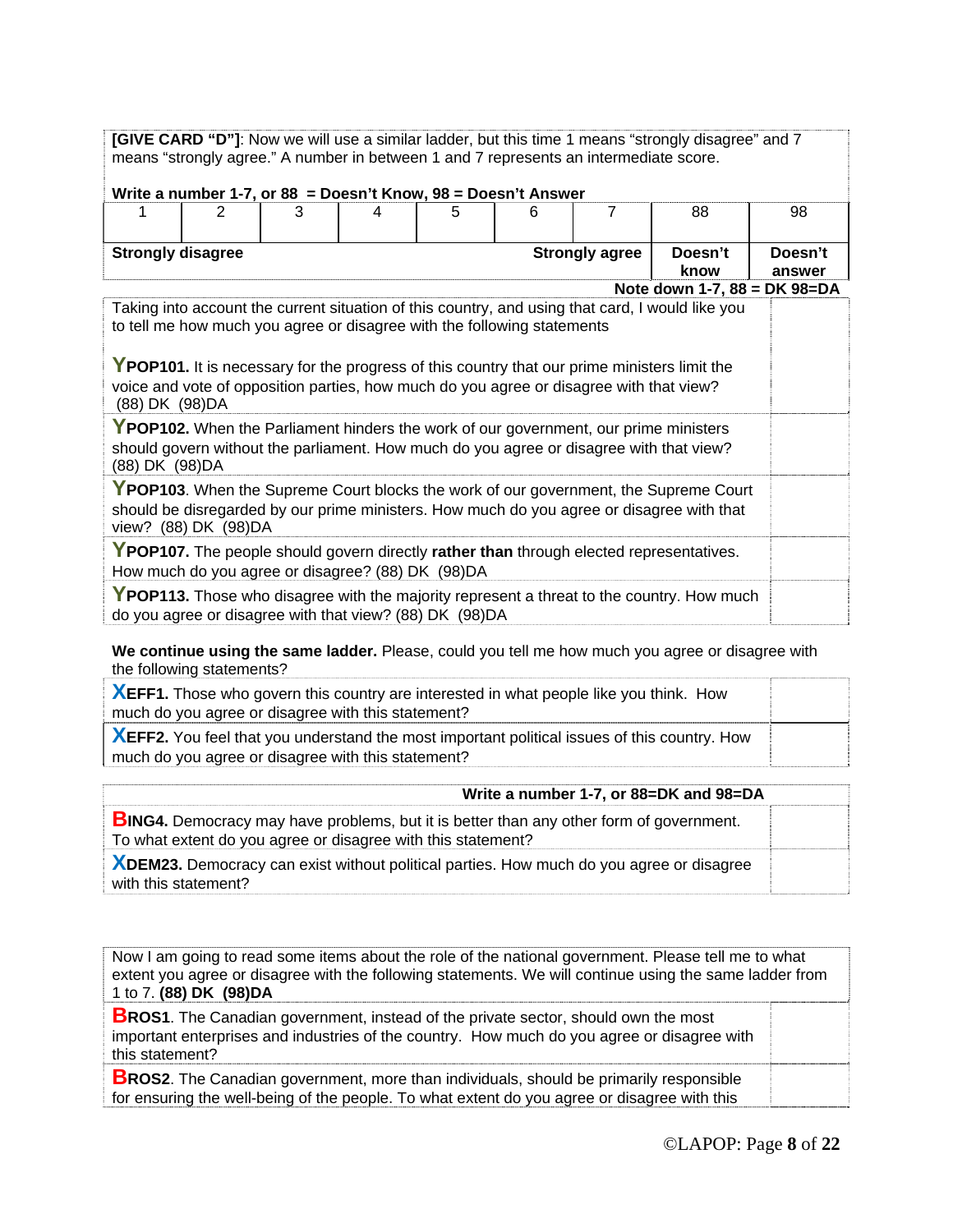| statement?                                                                                                                                                                                           |  |
|------------------------------------------------------------------------------------------------------------------------------------------------------------------------------------------------------|--|
| <b>BROS3.</b> The Canadian government, more than the private sector, should be primarily<br>responsible for creating jobs. To what extent to do you agree or disagree with this statement?           |  |
| <b>BROS4.</b> The Canadian government should implement strong policies to reduce income<br>inequality between the rich and the poor. To what extent do you agree or disagree with this<br>statement? |  |
| <b>BROS5.</b> The Canadian government, more than the private sector, should be primarily<br>responsible for providing retirement pensions. How much do you agree or disagree with this<br>statement? |  |
| <b>BROS6.</b> The Canadian government, more than the private sector should be primarily<br>responsible for providing health care services. How much do you agree or disagree with this<br>statement? |  |

#### **[TAKE BACK CARD "D"]**

|                                                                                                                         | <b>BPN4.</b> In general, would you say that you are very satisfied, satisfied, dissatisfied or very |  |  |  |  |
|-------------------------------------------------------------------------------------------------------------------------|-----------------------------------------------------------------------------------------------------|--|--|--|--|
| dissatisfied with the way democracy works in Canada?                                                                    |                                                                                                     |  |  |  |  |
|                                                                                                                         | (1) Very satisfied (2) Satisfied (3) Dissatisfied (4) Very dissatisfied (88) DK (98) DA             |  |  |  |  |
| XPN5. In your opinion, is Canada very democratic, somewhat democratic, not very<br>democratic or not at all democratic? |                                                                                                     |  |  |  |  |
| (1) Very democratic (2) Somewhat democratic<br>(4) Not at all democratic                                                | (3) Not very democratic<br>(88) DK (98) DA                                                          |  |  |  |  |

#### **[Give the respondent card "E"]**

Now we are going to use another card. The new card has a 10-point ladder, which goes from 1 to 10, where 1 means that you strongly disapprove and 10 means that you strongly approve. I am going to read you a list of some actions that people can take to achieve their political goals and objectives. Please tell me how strongly you would approve or disapprove of people taking the following actions.

|                                                       |  | ີ |  | ∽<br>ັ | 6 |  |  | u<br>◡ | 10 | 88<br>Doesn't<br>know | 98<br>Doesn't<br><b>Answer</b> |  |
|-------------------------------------------------------|--|---|--|--------|---|--|--|--------|----|-----------------------|--------------------------------|--|
| <b>Strongly disapprove</b><br><b>Strongly approve</b> |  |   |  |        |   |  |  |        |    |                       |                                |  |

|                                                                                                                                                 | $1 - 10$<br>$88 = DK.$<br>$98 = DA$ |
|-------------------------------------------------------------------------------------------------------------------------------------------------|-------------------------------------|
| <b>XE5.</b> Of people participating in legal demonstrations. How much do you approve or<br>disapprove?                                          |                                     |
| <b>XE8.</b> Of people participating in an organization or group to try to solve community problems.<br>How much do you approve or disapprove?   |                                     |
| XE11. Of people working for campaigns for a political party or candidate. How much do you<br>approve or disapprove?                             |                                     |
| XE15. Of people participating in the blocking of roads to protest. Using the same scale, how<br>much do you approve or disapprove?              |                                     |
| E14. Of people seizing private property or land in order to protest. How much do you approve<br>or disapprove?                                  |                                     |
| <b>BE3</b> . Of people participating in a group working to violently overthrow an elected government.<br>How much do you approve or disapprove? |                                     |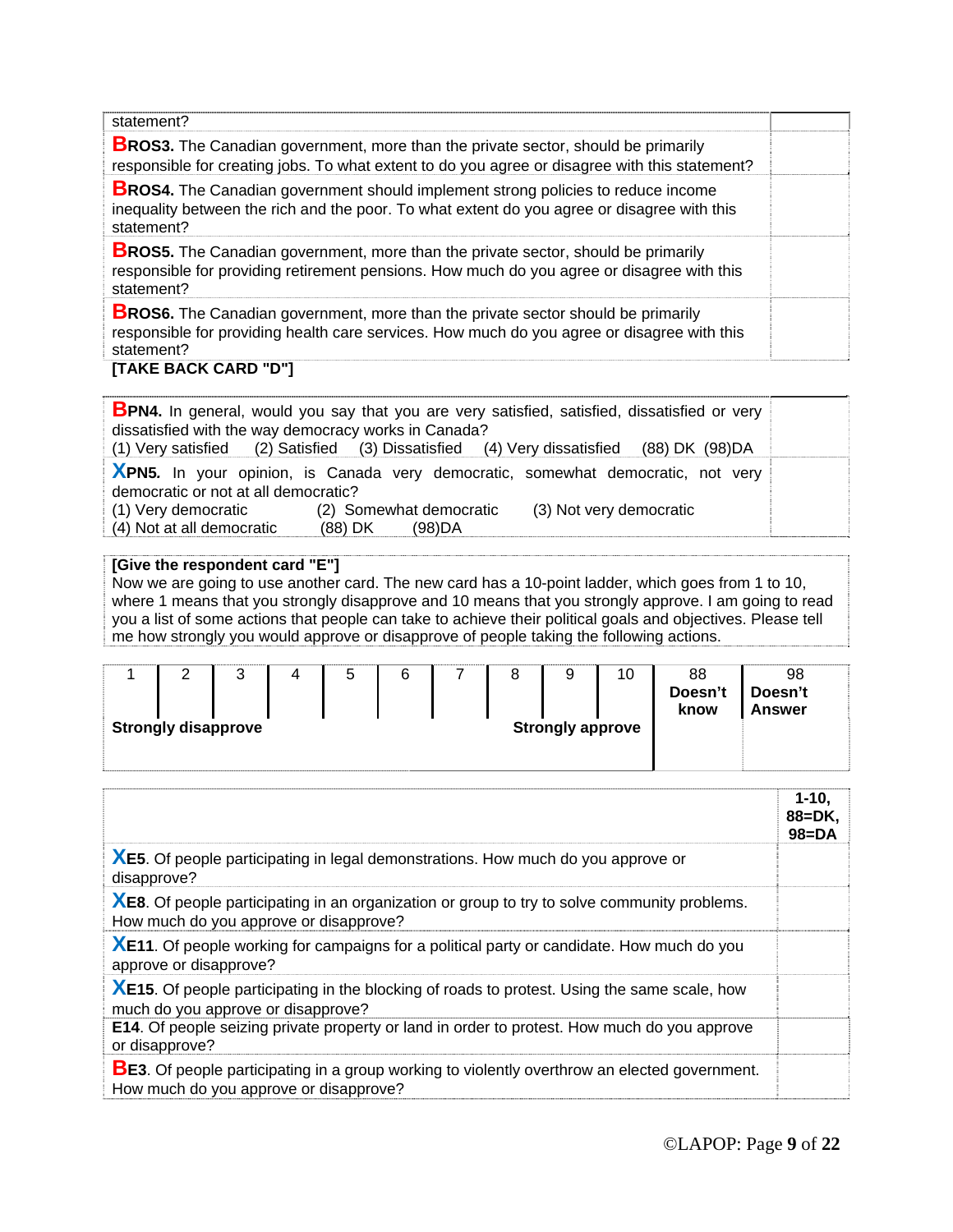**XE16.** Of people taking the law into their own hands when the government does not punish criminals. How much do you approve or disapprove?

#### **[Don't take back card "E"]**

The following questions are to find out about the different idea of the people who live in Canada. Please continue using the 10 point ladder.

|                            | ⌒<br>ື | 5 | 6 |  | ີ                       | 10 | 88<br>Doesn't<br>know | 98<br>Doesn't<br><b>Answer</b> |  |
|----------------------------|--------|---|---|--|-------------------------|----|-----------------------|--------------------------------|--|
| <b>Strongly disapprove</b> |        |   |   |  | <b>Strongly approve</b> |    |                       |                                |  |

|                                                                                                                                                                                                                                                                                                                    | $1-10,$<br>88=DK,<br>$98 = DA$ |
|--------------------------------------------------------------------------------------------------------------------------------------------------------------------------------------------------------------------------------------------------------------------------------------------------------------------|--------------------------------|
| <b>BD1</b> . There are people who only say bad things about the Canadian form of government, not<br>just the incumbent government but the system of government. How strongly do you approve<br>or disapprove of such people's right to vote? Please read me the number from the scale:<br>[Probe: To what degree?] |                                |
| <b>BD2.</b> How strongly do you approve or disapprove that such people be allowed to conduct<br>peaceful demonstrations in order to express their views? Please read me the number.                                                                                                                                |                                |
| <b>BD3.</b> Still thinking of those who only say bad things about the Canadian form of government,<br>how strongly do you approve or disapprove of such people being permitted to run for public<br>office?                                                                                                        |                                |
| <b>BD4.</b> How strongly do you approve or disapprove of such people appearing on television to<br>make speeches?                                                                                                                                                                                                  |                                |
| <b>BD5.</b> And now, changing the topic and thinking of homosexuals, how strongly do you approve<br>or disapprove of such people being permitted to run for public office?                                                                                                                                         |                                |
| <b>BD6.</b> How strongly do you approve or disapprove of same-sex couples having the right to<br>marry?<br>[Tales beat] agod ((F)]]                                                                                                                                                                                |                                |

**[Take back card "E"]** 

Now changing the subject**…** 

| <b>BDEM2.</b> Which of the following statements do you agree with the most:                  |  |  |  |  |  |
|----------------------------------------------------------------------------------------------|--|--|--|--|--|
| (1) For people like me it doesn't matter whether a government is democratic or non-          |  |  |  |  |  |
| democratic, OR                                                                               |  |  |  |  |  |
| (2) Democracy is preferable to any other form of government, OR                              |  |  |  |  |  |
| (3) Under some circumstances an authoritarian government may be preferable to a              |  |  |  |  |  |
| democratic one.                                                                              |  |  |  |  |  |
| (88) DK (98) DA                                                                              |  |  |  |  |  |
| YDEM11. Do you think that our country needs a government with an iron fist, or that problems |  |  |  |  |  |
| can be resolved with everyone's participation?                                               |  |  |  |  |  |
| (2) Everyone's participation<br>$(1)$ Iron fist<br>(98)DA<br>(88) DK                         |  |  |  |  |  |
|                                                                                              |  |  |  |  |  |

YAUT1. There are people who say that we need a strong leader who does not have to be elected by the vote of the people. Others say that although things may not work, electoral democracy, or the popular vote, is always best. What do you think? **[Read the options]** (1) We need a strong leader who does not have to be elected (2) Electoral democracy is the best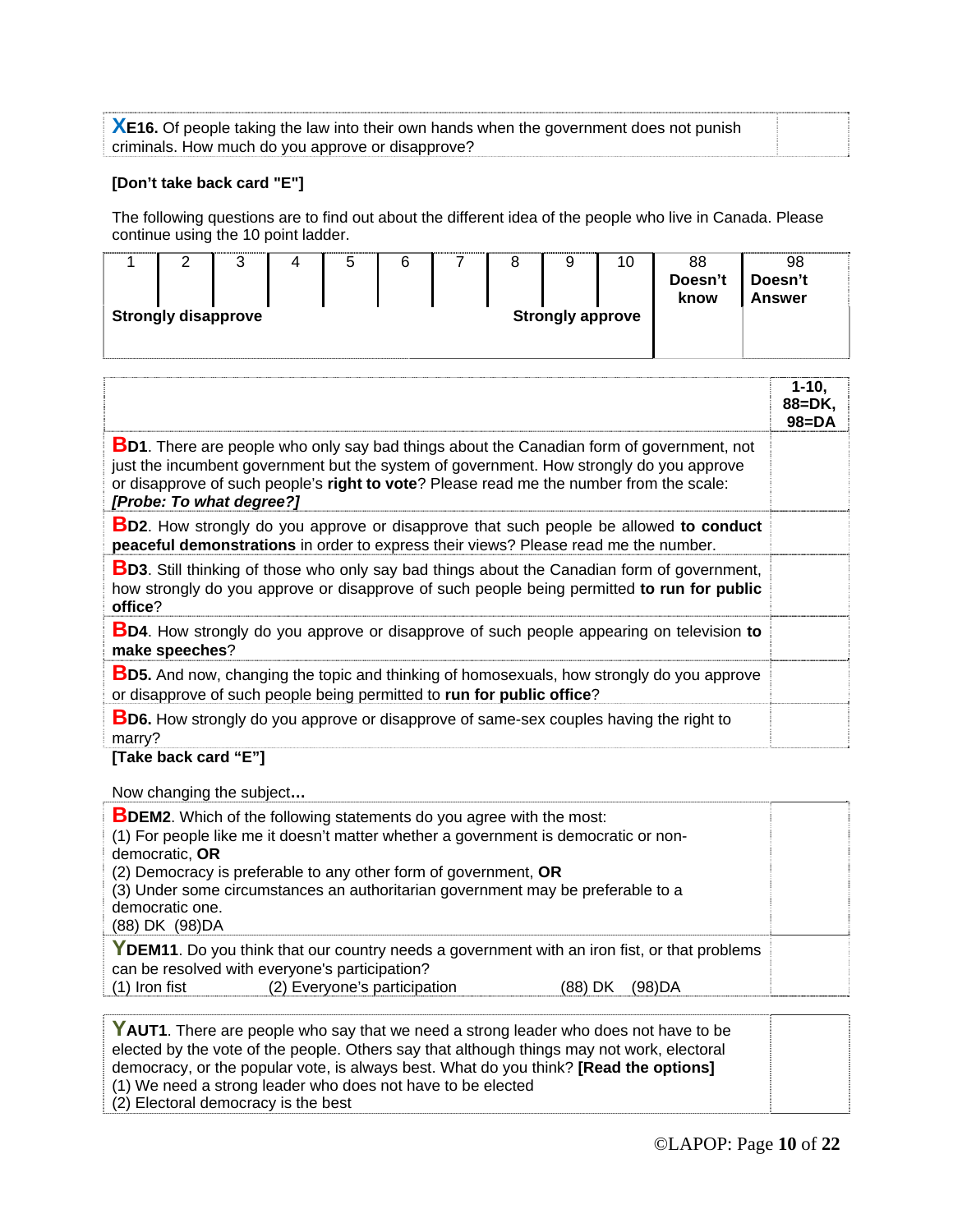| (88) DK<br>(98)DA                                                                                                                                                                                                                                                                                                     |                                                                                                                                                                                         |  |  |  |  |
|-----------------------------------------------------------------------------------------------------------------------------------------------------------------------------------------------------------------------------------------------------------------------------------------------------------------------|-----------------------------------------------------------------------------------------------------------------------------------------------------------------------------------------|--|--|--|--|
| options]                                                                                                                                                                                                                                                                                                              | YPP1. During elections, some people try to persuade others to vote for a party or candidate.<br>How often have you tried to convince others to vote for a party or candidate? [Read the |  |  |  |  |
|                                                                                                                                                                                                                                                                                                                       |                                                                                                                                                                                         |  |  |  |  |
| (2) Occasionally<br>(1) Frequently<br>(3) Rarely<br>(4) Never<br>(88) DK (98) DA<br>YPP2. There are people who work for parties or candidates during electoral campaigns. Did<br>you work for any candidate or party in the last federal elections of 2008?<br>(1) Yes, worked<br>(2) Did not work<br>(88) DK (98) DA |                                                                                                                                                                                         |  |  |  |  |

|                                                                                                                                                                                                                                                                                                                                                                                       | N/A<br>Did not try<br>or did not<br>have<br>contact | <b>No</b>      | <b>Yes</b>   | <b>DK</b> | DA |  |
|---------------------------------------------------------------------------------------------------------------------------------------------------------------------------------------------------------------------------------------------------------------------------------------------------------------------------------------------------------------------------------------|-----------------------------------------------------|----------------|--------------|-----------|----|--|
| Now we want to talk about your personal<br>experience with things that happen in<br>everyday life                                                                                                                                                                                                                                                                                     |                                                     |                |              |           |    |  |
| <b>BEXC2</b> . Has a police officer asked you for a<br>bribe in the last twelve months?                                                                                                                                                                                                                                                                                               |                                                     | $\mathbf 0$    | 1            | 88        | 98 |  |
| <b>BEXC6.</b> In the last twelve months, did any<br>government employee ask you for a bribe?                                                                                                                                                                                                                                                                                          |                                                     | $\overline{0}$ | 1            | 88        | 98 |  |
| YEXC11. In the last twelve months, did you<br>have any official dealings in the municipality?<br>If the answer is No $\rightarrow$ mark 99<br>If it is Yes $\rightarrow$ ask the following:<br>In the last twelve months, to process any kind<br>of document in your municipal government,<br>like a permit for example, did you have to pay<br>any money above that required by law? | 99                                                  | $\mathbf 0$    | $\mathbf{1}$ | 88        | 98 |  |
| YEXC13. Do you work?<br>If the answer is No $\rightarrow$ mark 99<br>If it is Yes $\rightarrow$ ask the following:<br>In your work, have you been asked to pay a<br>bribe in the last twelve months?                                                                                                                                                                                  | 99                                                  | $\mathbf 0$    | $\mathbf 1$  | 88        | 98 |  |
| YEXC14. In the last twelve months, have you<br>had any dealings with the courts?<br>If the answer is No $\rightarrow$ mark 99<br>If it is Yes $\rightarrow$ ask the following:<br>Did you have to pay a bribe to the courts in<br>the last twelve months?                                                                                                                             | 99                                                  | $\overline{0}$ | $\mathbf{1}$ | 88        | 98 |  |
| YEXC15. Have you used any public health<br>services in the last twelve months?<br>If the answer is No $\rightarrow$ mark 99<br>If it is Yes $\rightarrow$ ask the following:<br>In order to be seen in a hospital or a clinic in<br>the last twelve months, did you have to pay a                                                                                                     | 99                                                  | 0              | 1            | 88        | 98 |  |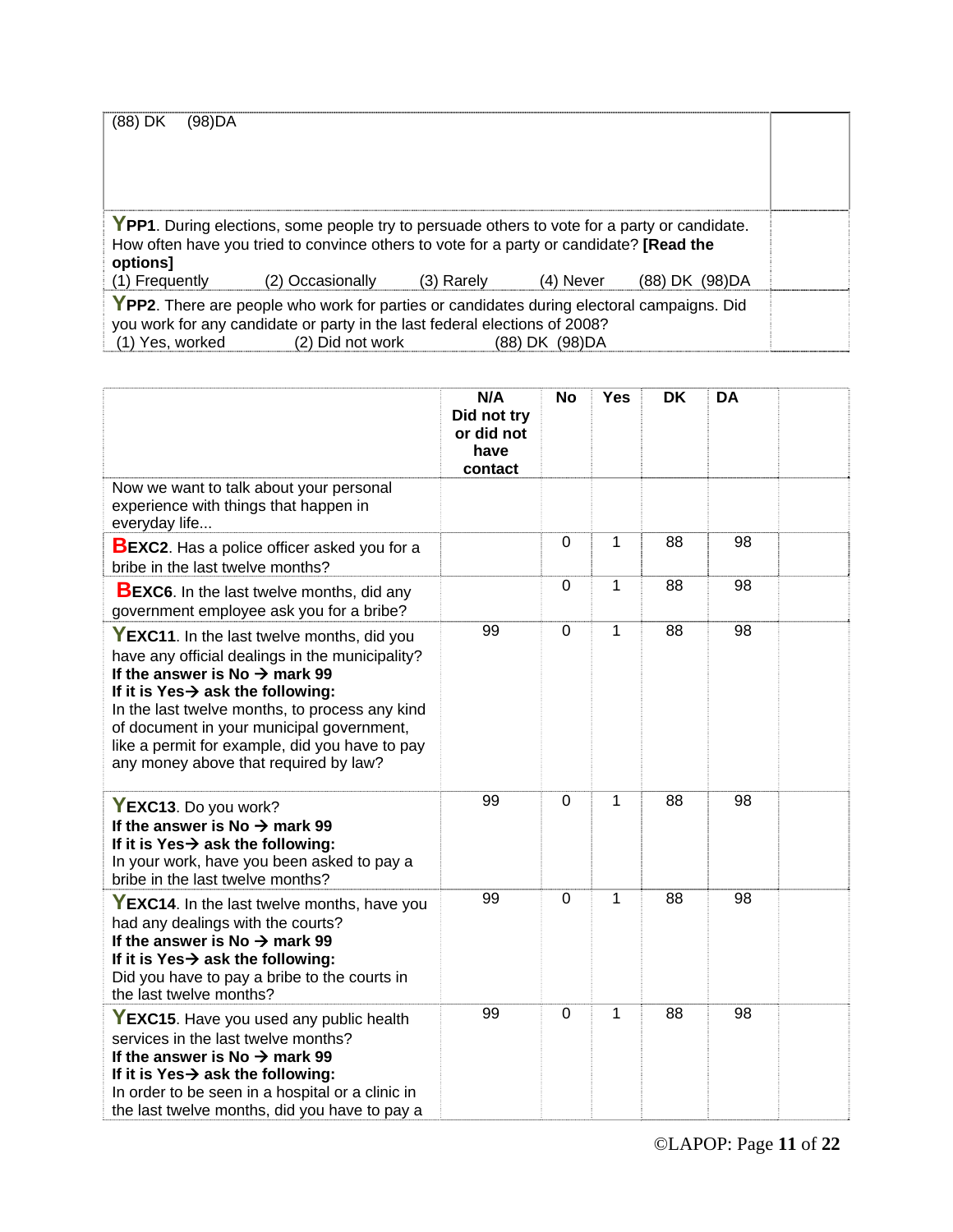|                                                        |                                                                                                                                                                                                                                           |   |                                        |   | N/A<br>Did not try<br>or did not<br>have<br>contact                                                                                                                                                                                                                                         | No             | <b>Yes</b>      | DK | DA                |  |
|--------------------------------------------------------|-------------------------------------------------------------------------------------------------------------------------------------------------------------------------------------------------------------------------------------------|---|----------------------------------------|---|---------------------------------------------------------------------------------------------------------------------------------------------------------------------------------------------------------------------------------------------------------------------------------------------|----------------|-----------------|----|-------------------|--|
| bribe?                                                 |                                                                                                                                                                                                                                           |   |                                        |   |                                                                                                                                                                                                                                                                                             |                |                 |    |                   |  |
|                                                        | YEXC16. Have you had a child in school in<br>the last twelve months?<br>If the answer is No $\rightarrow$ mark 99<br>If it is Yes $\rightarrow$ ask the following:<br>Have you had to pay a bribe at school in the<br>last twelve months? |   |                                        |   | 99                                                                                                                                                                                                                                                                                          | $\Omega$       | 1               | 88 | 98                |  |
|                                                        | YEXC18. Do you think given the way things<br>are, sometimes paying a bribe is justified?                                                                                                                                                  |   |                                        |   |                                                                                                                                                                                                                                                                                             | $\mathbf 0$    | 1               | 88 | 98                |  |
| characteristic applies more strongly than the other.   |                                                                                                                                                                                                                                           |   | Write a number 1-7, or 88=DK AND 98=DA |   | you. Using the 1-7 ladder, where 1 means "strongly disagree" and 7 means "strongly agree,"<br>please tell me the number that indicates the extent to which you agree or disagree with that<br>statement. You should rate the extent to which the pair of traits applies to you, even if one |                |                 |    |                   |  |
| 1                                                      | $\overline{2}$                                                                                                                                                                                                                            | 3 | 4                                      | 5 | 6                                                                                                                                                                                                                                                                                           | $\overline{7}$ | 88              |    | 98                |  |
|                                                        | <b>Strongly disagree</b>                                                                                                                                                                                                                  |   |                                        |   | <b>Strongly agree</b>                                                                                                                                                                                                                                                                       |                | Doesn't<br>know |    | Doesn't<br>answer |  |
| You see yourself as a:                                 |                                                                                                                                                                                                                                           |   |                                        |   |                                                                                                                                                                                                                                                                                             |                |                 |    |                   |  |
| <b>BPER1.</b> Sociable and active person.              |                                                                                                                                                                                                                                           |   |                                        |   |                                                                                                                                                                                                                                                                                             |                |                 |    |                   |  |
| <b>BPER2.</b> Critical and quarrelsome person.         |                                                                                                                                                                                                                                           |   |                                        |   |                                                                                                                                                                                                                                                                                             |                |                 |    |                   |  |
| <b>BPER3</b> . Dependable and self-disciplined person. |                                                                                                                                                                                                                                           |   |                                        |   |                                                                                                                                                                                                                                                                                             |                |                 |    |                   |  |
| <b>BPER4.</b> Anxious and easily upset person.         |                                                                                                                                                                                                                                           |   |                                        |   |                                                                                                                                                                                                                                                                                             |                |                 |    |                   |  |
|                                                        |                                                                                                                                                                                                                                           |   |                                        |   | <b>BPER5.</b> Open to new experiences and intellectual person.                                                                                                                                                                                                                              |                |                 |    |                   |  |
| <b>BPER6.</b> Quiet and shy person.                    |                                                                                                                                                                                                                                           |   |                                        |   |                                                                                                                                                                                                                                                                                             |                |                 |    |                   |  |
| <b>BPER7.</b> Generous and warm person.                |                                                                                                                                                                                                                                           |   |                                        |   |                                                                                                                                                                                                                                                                                             |                |                 |    |                   |  |
| <b>BPER8.</b> Disorganized and careless person.        |                                                                                                                                                                                                                                           |   |                                        |   |                                                                                                                                                                                                                                                                                             |                |                 |    |                   |  |
| <b>BPER9.</b> Calm and emotionally stable person.      |                                                                                                                                                                                                                                           |   |                                        |   |                                                                                                                                                                                                                                                                                             |                |                 |    |                   |  |
| <b>BPER10.</b> Uncreative and unimaginative person.    | [Take back Card "D"]                                                                                                                                                                                                                      |   |                                        |   |                                                                                                                                                                                                                                                                                             |                |                 |    |                   |  |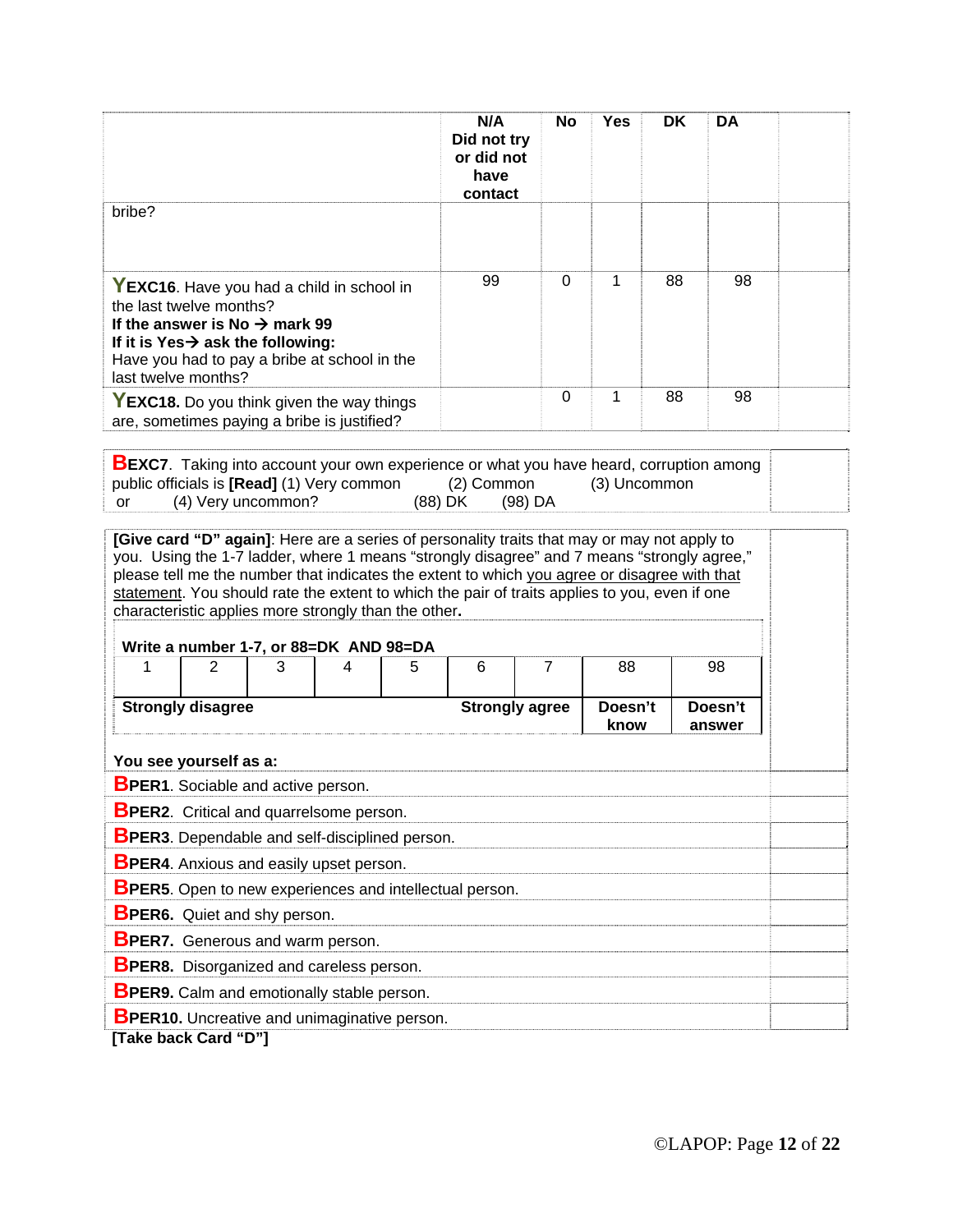| <b>BCRISIS1.</b> Some say that our country is suffering a very serious economic crisis; others say<br>that we are suffering a crisis but it is not very serious, while others say that there isn't any<br>economic crisis. What do you think? [Read options]<br>(1) We are suffering a very serious economic crisis<br>(2) We are suffering a crisis but it is not very serious, or<br>(3) No economic crisis [Go to VB1]<br>(88) DK [Go to VB1] (98) DA [Go to VB1] |  |
|----------------------------------------------------------------------------------------------------------------------------------------------------------------------------------------------------------------------------------------------------------------------------------------------------------------------------------------------------------------------------------------------------------------------------------------------------------------------|--|
| <b>BCRISIS2.</b> Who is the most to blame for the current economic crisis in our country from<br>among the following: [READ LIST, MARK ONLY ONE RESPONSE]<br>(01) The previous government<br>(02) The current government                                                                                                                                                                                                                                             |  |
| (03) Ourselves, we Canadians<br>(04) The rich people of our country<br>(05) The problems of democracy<br>(06) The rich countries [Accept also Unites States, England, France, Germany, and<br>Japan]<br>(07) The economic system of the country, or<br>(08) Never have thought about it<br>(77) [Don't read] Other<br>(88) [Don't read] DK<br>(98) [Don't read] DR<br>(99) N/A                                                                                       |  |
|                                                                                                                                                                                                                                                                                                                                                                                                                                                                      |  |
| XVB1. Are you registered to vote?<br>$(1)$ Yes<br>$(2)$ No<br>(88) DK<br>(3) Being processed<br>(98) DA                                                                                                                                                                                                                                                                                                                                                              |  |
| <b>BVB2.</b> Did you vote in the last federal elections of 2008)?<br>(1) Voted [Continue]<br>(2) Did not vote [Go to VB10]<br>(88) DK[Go to VB10]<br>(98) DA[Go to VB10]                                                                                                                                                                                                                                                                                             |  |
| <b>BVB3.</b> Who did you vote for in the last federal elections of 2008? [DON'T READ THE LIST]<br>(00) none (Blank ballot or spoiled or null ballot)<br>(1) The Conservative Party<br>(2) The Liberal Party<br>(3) The New Democractic Party<br>(4) The Green Party<br>(5) The Bloc Quebecois<br>(77) Other<br>(88) DK<br>(98) DA (99) N/A (Did not vote)                                                                                                            |  |
| <b>BVB10.</b> Do you currently identify with a political party?                                                                                                                                                                                                                                                                                                                                                                                                      |  |
| (1) Yes [Continue] (2) No [Go to POL1] (88) DK [Skip to POL1] (98) DA[Skip to POL1]<br><b>BVB11.</b> Which political party do you identify with? [DON'T READ THE LIST]<br>(1) The Conservative Party<br>(2) The Liberal Party<br>(3) The New Democractic Party<br>(4) The Green Party<br>(5) The Bloc Quebecois<br>(6) Other<br>(88) DK<br>(98) DA<br>(99) NA                                                                                                        |  |
| <b>BPOL1.</b> How much interest do you have in politics: a lot, some, little or none?<br>$(1)$ A lot<br>$(2)$ Some<br>(3) Little<br>(4) None<br>(88) DK (98) DA                                                                                                                                                                                                                                                                                                      |  |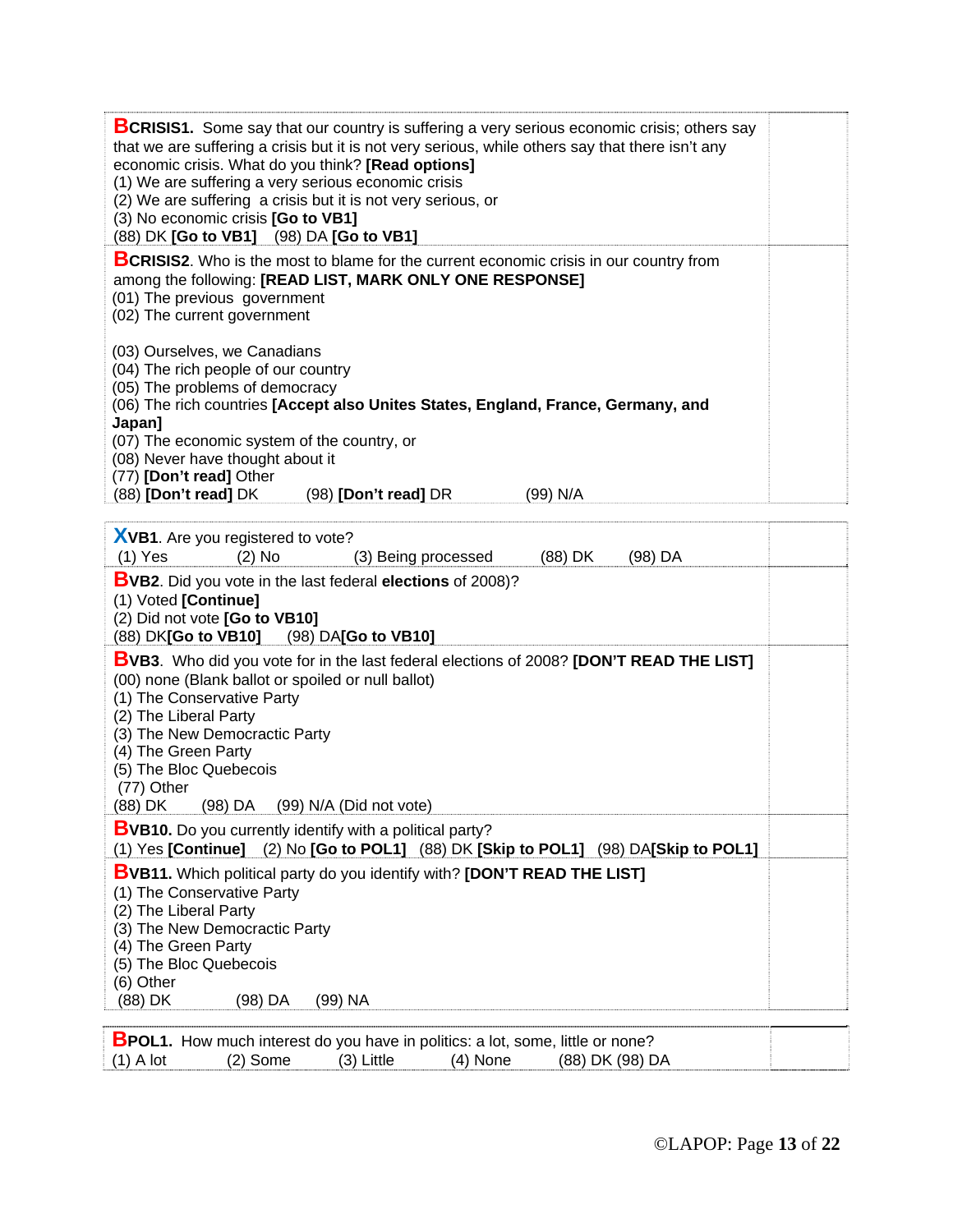| YCLIEN1. In recent years and thinking about election campaigns, has a candidate or<br>someone from a political party offered you something, like a favor, food, or any other benefit<br>or object in return for your vote or support? Has this happened often, sometimes or never?<br>(1) Often [Continue with CLIEN2]<br>(2) Sometimes [Continue with CLIEN2]<br>(3) Never [Skip to ED]<br>(88) DK[Skip to ED] (98) DA [Skip to ED] |  |
|--------------------------------------------------------------------------------------------------------------------------------------------------------------------------------------------------------------------------------------------------------------------------------------------------------------------------------------------------------------------------------------------------------------------------------------|--|
| YCLIEN2. And thinking of the last time this happened; did what they offer make you more<br>likely or less likely to vote for the candidate or party that offered you those goods?<br>(1) More likely<br>(2) Less likely<br>(3) Equally likely<br>(88) DK (98) DA<br>(99) N/A                                                                                                                                                         |  |

#### **[Ask all respondents 25 years of age or younger]**

**XHAICR1.** Could you tell me, what is your main source of information about the country's situation? **[Don't read options, only mark one answer]**

(01) TV

- (02) Newspaper
- (03) Radio
- (04) Church
- (05) Community center
- (06) School
- (07) Family members
- (08) Coworkers or school colleagues
- (09) Friends
- (10) Neighbors
- (11) Internet outlets (excluding newspapers)

(88) DK

- (98) DA
- (99) N/A

**XQ3C**. What is your religion, if any? **[Do not read options]**

**[If the respondent says that he/she has no religion, probe to see if he/she should be located in option 4 or 11]**(1) Catholic

(2) Protestant, Mainline Protestant or Protestant non-Evangelical (Christian; Calvinist; Lutheran; Methodist; Presbyterian; Disciple of Christ; Anglican; Episcopalian; Moravian).

(3) Non-Christian Eastern Religions (Islam; Buddhist; Hinduism; Taoist; Confucianism; Baha'i).

(4) None (Believes in a Supreme Entity but does not belong to any religion)

(5) Evangelical and Pentecostal (Evangelical; Pentecostals; Church of God; Assemblies of God; Universal Church of the Kingdom of God; International Church of the Foursquare Gospel; Christ Pentecostal Church; Christian Congregation; Mennonite; Brethren; Christian Reformed Church; Charismatic non-Catholic; Light of World; Baptist; Nazarene; Salvation Army; Adventist; Seventh-Day Adventist; Sara Nossa Terra).

(6) LDS (Mormon).

(7) Traditional Religions or Native Religions (Candomblé, Voodoo, Rastafarian, Mayan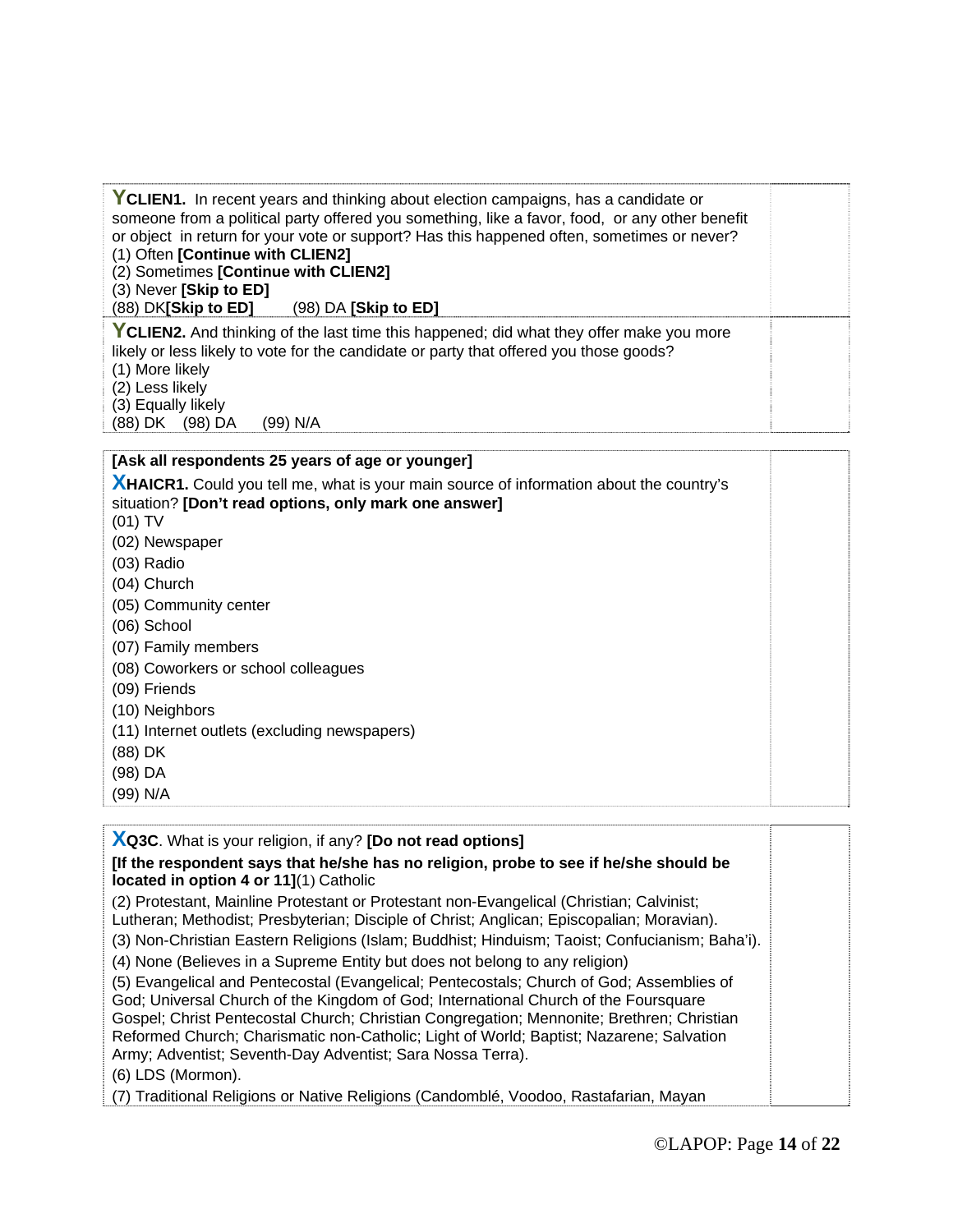| Traditional Religion; Umbanda; Maria Lonza; Inti; Kardecista, Santo Daime, Esoterica).                                                                   |  |  |  |  |  |
|----------------------------------------------------------------------------------------------------------------------------------------------------------|--|--|--|--|--|
| (10) Jewish (Orthodox; Conservative; Reform).                                                                                                            |  |  |  |  |  |
| (11) Agnostic, atheist (Does not believe in God).                                                                                                        |  |  |  |  |  |
| (12) Jehovah's Witness.                                                                                                                                  |  |  |  |  |  |
| (88) DK (98) DA                                                                                                                                          |  |  |  |  |  |
|                                                                                                                                                          |  |  |  |  |  |
| <b>BQ5B.</b> Please, could you tell me how important is religion in your life? [Read options]                                                            |  |  |  |  |  |
| (1) Very important (2) Rather important<br>(3) Not very important (4) Not at all important<br>(88) DK<br>$(98)$ DA                                       |  |  |  |  |  |
| [GIVE CARD "F"]                                                                                                                                          |  |  |  |  |  |
| <b>BQ10.</b> Which of the following categories best corresponds to the total annual income, before<br>taxes, of all members of your household, for 2010? |  |  |  |  |  |
|                                                                                                                                                          |  |  |  |  |  |
| 01 - Under \$30,000                                                                                                                                      |  |  |  |  |  |
| 02 - \$30,000 to \$50,000<br>03 - \$50,000 to \$75,000                                                                                                   |  |  |  |  |  |
| 04 - \$75,000 to \$150,000                                                                                                                               |  |  |  |  |  |
| 05 - \$150,000 and over                                                                                                                                  |  |  |  |  |  |
| (88) DK (98) DA<br>[TAKE BACK CARD "F"]                                                                                                                  |  |  |  |  |  |
| <b>BQ10D.</b> The salary that you receive and total household income: [ Read the options]                                                                |  |  |  |  |  |
| (1) Is good enough for you and you can save from it                                                                                                      |  |  |  |  |  |
| (2) Is just enough for you, so that you do not have major problems                                                                                       |  |  |  |  |  |
| (3) Is not enough for you and you are stretched                                                                                                          |  |  |  |  |  |
| (4) Is not enough for you and you are having a hard time<br>(88) [Don't read] DK (98) [Don't read] DA                                                    |  |  |  |  |  |
| <b>BQ10E.</b> Over the past two years, has the income of your household: <b>[Read options]</b>                                                           |  |  |  |  |  |
| (1) Increased? [Go to Q11]                                                                                                                               |  |  |  |  |  |
| (2) Remained the same? [Go to Q11]                                                                                                                       |  |  |  |  |  |
| (3) Decreased? [Go to Q10F]                                                                                                                              |  |  |  |  |  |
| (88) DK[Go to Q11] (98) DA [Go to Q11]                                                                                                                   |  |  |  |  |  |
| <b>BQ10F.</b> What was the main reason why the income of your household decreased in the past                                                            |  |  |  |  |  |
| two years? [Do not read options]                                                                                                                         |  |  |  |  |  |
| (1) Reduction in hours of work or salary<br>(2) A member of the household lost his or her job                                                            |  |  |  |  |  |
| (3) Reduction in sales/Business not good                                                                                                                 |  |  |  |  |  |
| (4) A family business went into bankruptcy                                                                                                               |  |  |  |  |  |
| (5) Income from abroad decreased or stopped                                                                                                              |  |  |  |  |  |
| (6) A member of the household who received income was sick, died, or left the household                                                                  |  |  |  |  |  |
| (7) Natural disaster /lost of crops                                                                                                                      |  |  |  |  |  |
| (9) Everything is more expensive/income is not enough                                                                                                    |  |  |  |  |  |
| (8) Other<br>(99) N/A ("increased", "remained the same" or DK/DR in Q10E)<br>(88) DK (98) DA                                                             |  |  |  |  |  |
|                                                                                                                                                          |  |  |  |  |  |
| <b>BQ11.</b> What is your marital status? [Don't read options]                                                                                           |  |  |  |  |  |

|               | <b>Det it. Williams your mantal status: JDOII</b> Lit <b>eau Options</b> |                         |                          |  |
|---------------|--------------------------------------------------------------------------|-------------------------|--------------------------|--|
| $(1)$ Single  | (2) Married                                                              | (3) Common law marriage | (4) Divorced             |  |
| (5) Separated | (6) Widowed                                                              | (88) DK (98) DA         |                          |  |
|               | <b>BQ12.</b> Do you have children? How many children do you have?        |                         | $(00 = none \rightarrow$ |  |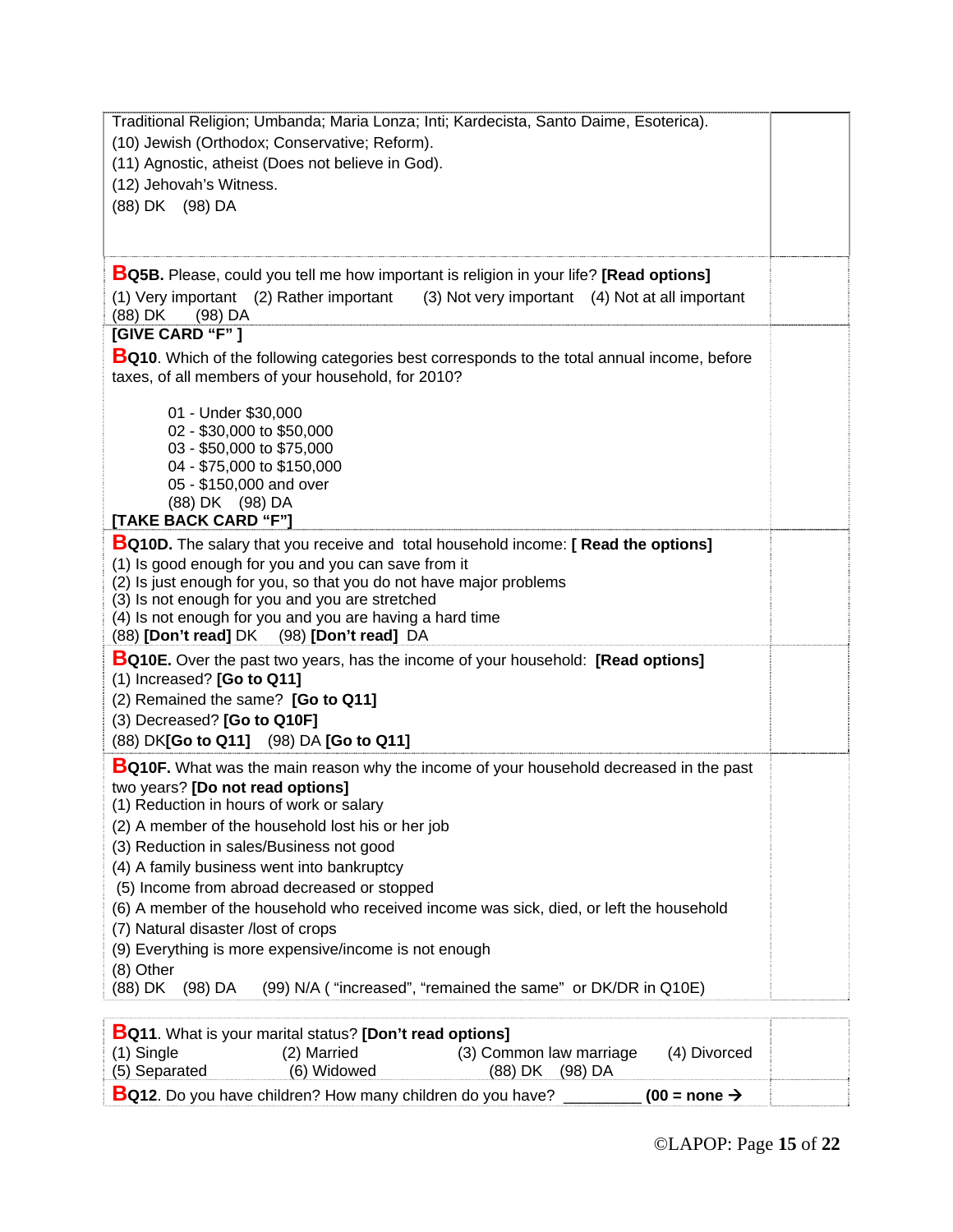| Skip to ETID)<br>(88) DK<br>$(98)$ DA                                                                                                                                                                                                                                                       |                                                                                                                                                 |  |
|---------------------------------------------------------------------------------------------------------------------------------------------------------------------------------------------------------------------------------------------------------------------------------------------|-------------------------------------------------------------------------------------------------------------------------------------------------|--|
| $(00)$ = none                                                                                                                                                                                                                                                                               | <b>BQ12A.</b> [If has children] How many children live with you at the present time?<br>(99) N/A (doesn't have children).<br>(98) DA<br>(88) DK |  |
| American, Caribbean, Middle Eastern or of another descent?"<br>(1) European Descene<br>(2) Asian descent<br>(3) African descent<br>(4) Aboriginal descent<br>(5) Latin American Descent<br>(6) Caribbean Descent<br>(7) Middle eastern descent<br>(8) Another descent<br>(88) DK<br>(98) DA | <b>BETID.</b> "Do you consider yourself to be of: European, Asian, African, Aboriginal, Latin                                                   |  |

| For statistical purposes, we would like to know how much information about politics and the<br>country is known by the people                                                                                                                                 |  |  |
|---------------------------------------------------------------------------------------------------------------------------------------------------------------------------------------------------------------------------------------------------------------|--|--|
| <b>BGI0.</b> About how often do you pay attention to the news, whether on TV, the radio,<br>newspapers or the internet? [Read alternatives]:<br>(2) A few times a week (3) A few times a month<br>(1) Daily<br>$(4)$ Rarely $(5)$ Never<br>(88) DK<br>(98) DA |  |  |
| <b>BGI1.</b> What is the name of the current president of the United States? [Don't read: Barack<br>Obama, accept "Obama"]<br>$(1)$ Correct $(2)$ Incorrect<br>$(98)$ DA<br>(88) DK                                                                           |  |  |
| <b>BGI3.</b> How many provinces does Canada have? [Don't read: 10]<br>(1) Correct<br>(2) Incorrect<br>(88) DK (98) DA                                                                                                                                         |  |  |
| <b>BGI4.</b> How long is the parliament's term of office in Canada? <b>[Don't read:</b> 4 years]<br>(1) Correct<br>(88) DK<br>(98) DA<br>(2) Incorrect                                                                                                        |  |  |

| <b>BOCUP1B1.</b> Have you lost your job in the past two years? [Read options]                  |  |
|------------------------------------------------------------------------------------------------|--|
| (1) Yes, you lost your job but found a new one.                                                |  |
| (2) Yes, you lost your job and have not found a new one                                        |  |
| (3) No, did not lose your job                                                                  |  |
| (4) Did not work because you decided not to work or disabilities                               |  |
| (88) DK<br>(98) DA                                                                             |  |
| <b>BOCUP1B2.</b> Besides you, has anyone in your household lost his or her job in the past two |  |
| years? [Read options]                                                                          |  |
| $(1)$ Yes                                                                                      |  |
| $(2)$ No<br>(88) DK<br>(98) DA                                                                 |  |

*These are all the questions I have. Thank you very much for your cooperation.*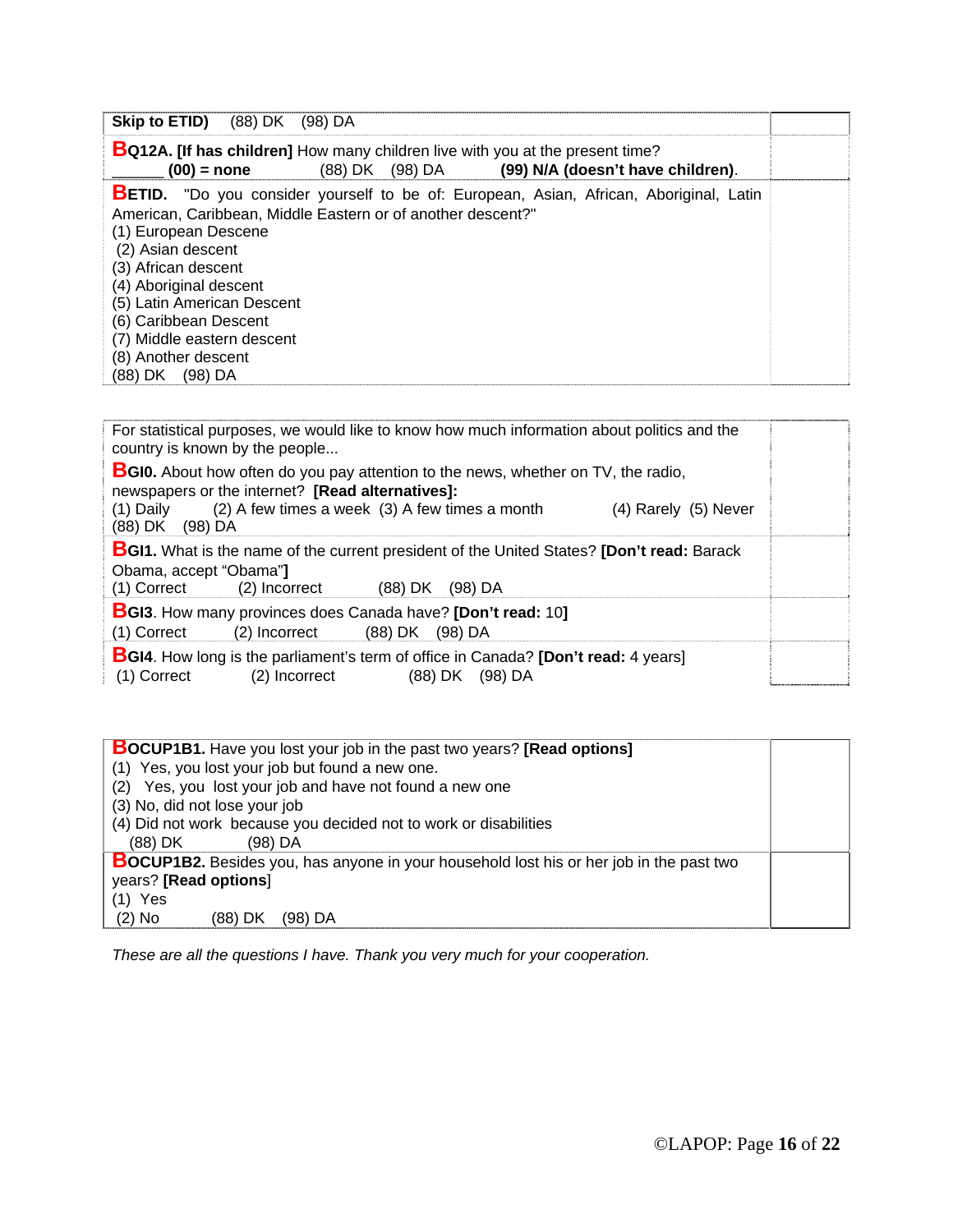## *Card "A"*

On what step of the ladder do you feel at this moment?

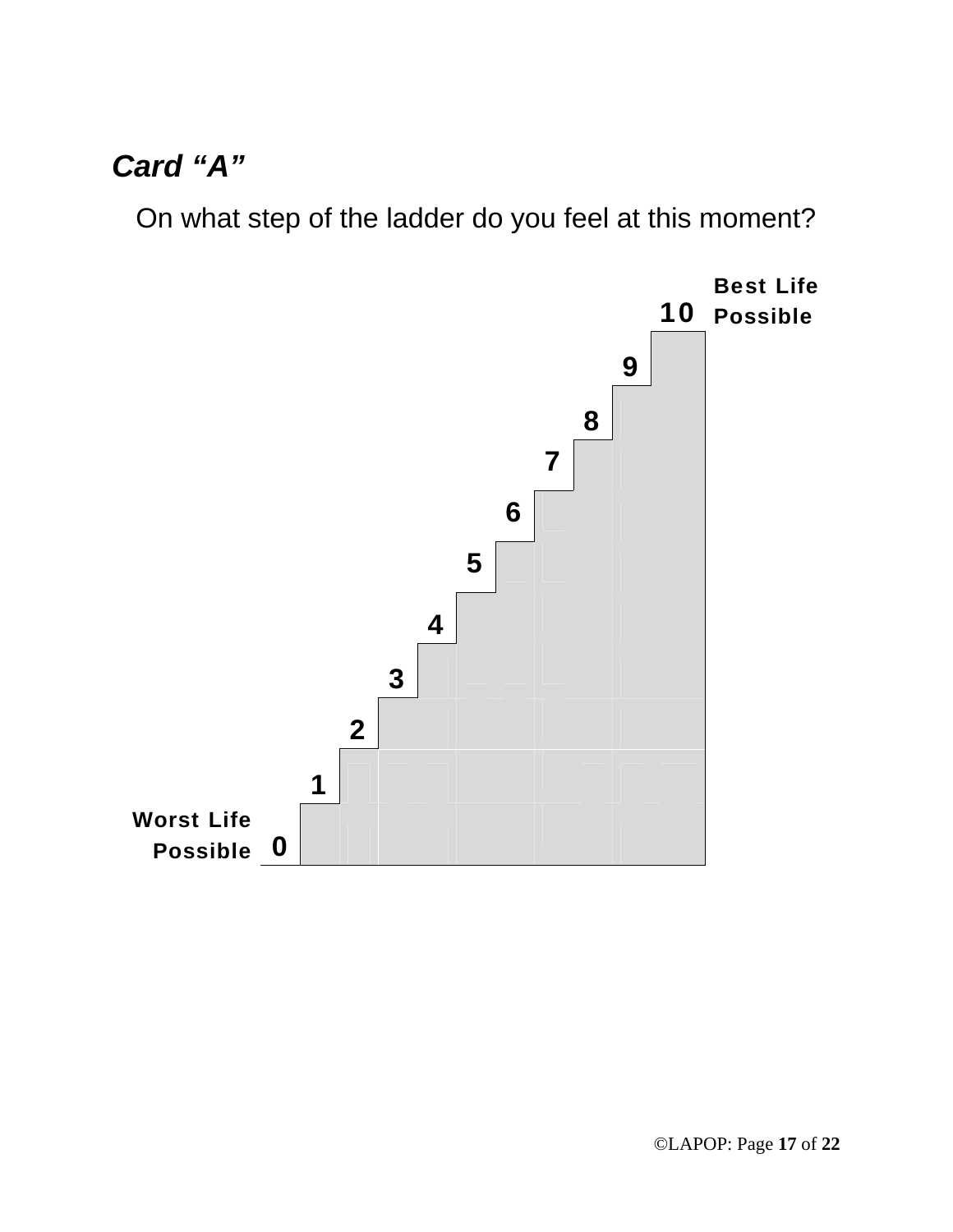*Card "B"* 

# 1 2 3 4 5 6 7 8 9 10 **Right**

# 1 2 3 4 5 6 7 8 9 10<br> **Liberal Conservative Conservative**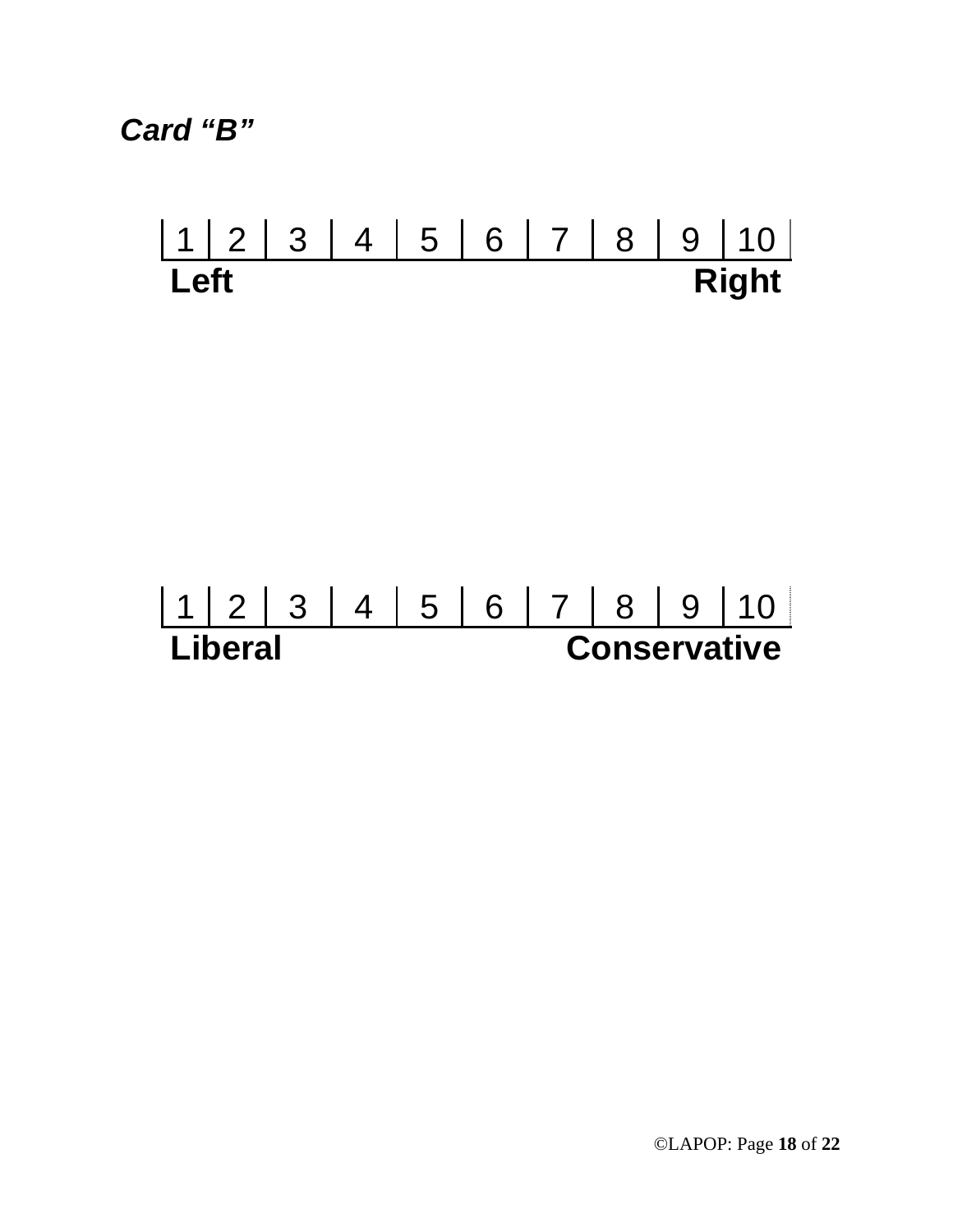

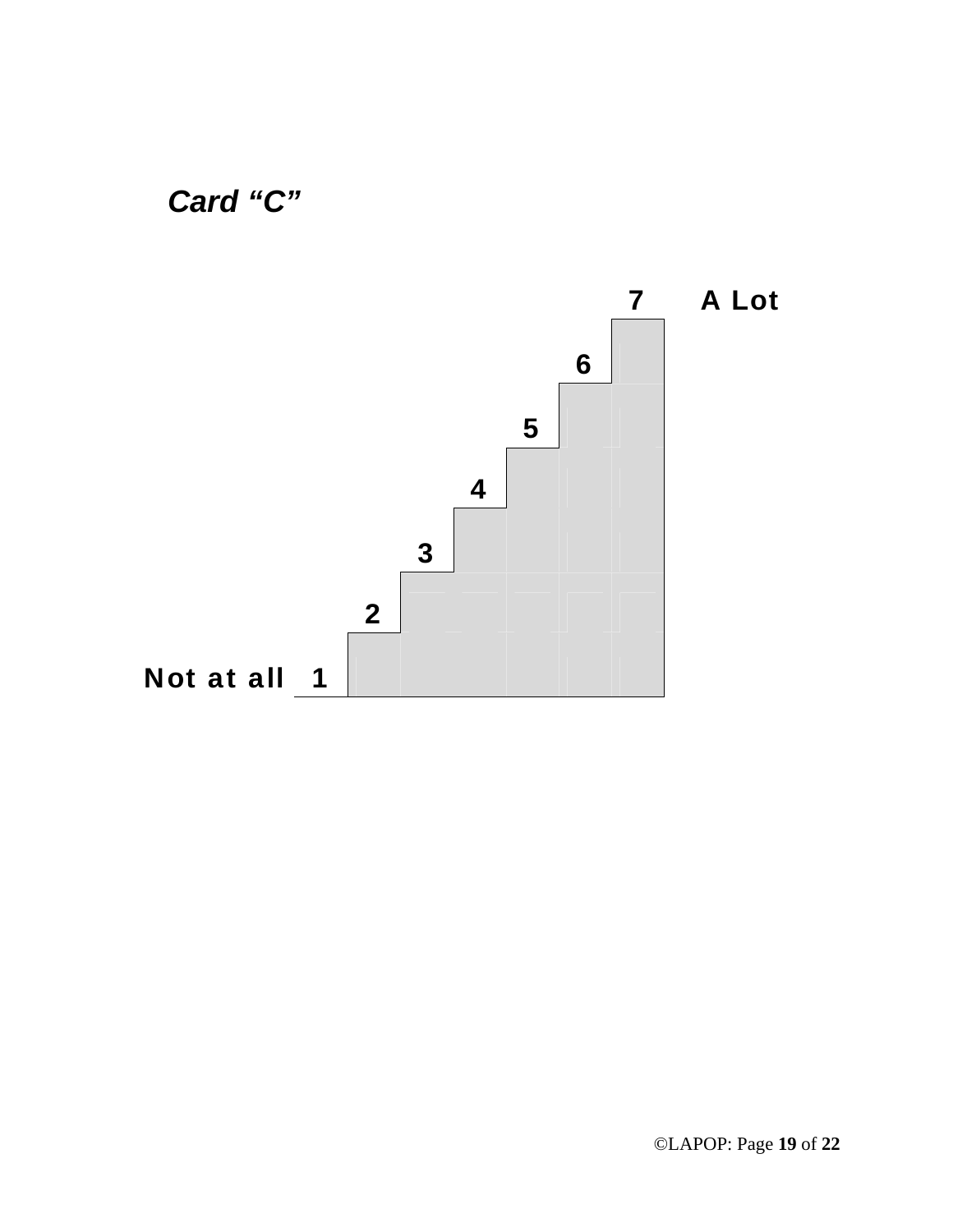*Card "D"* 

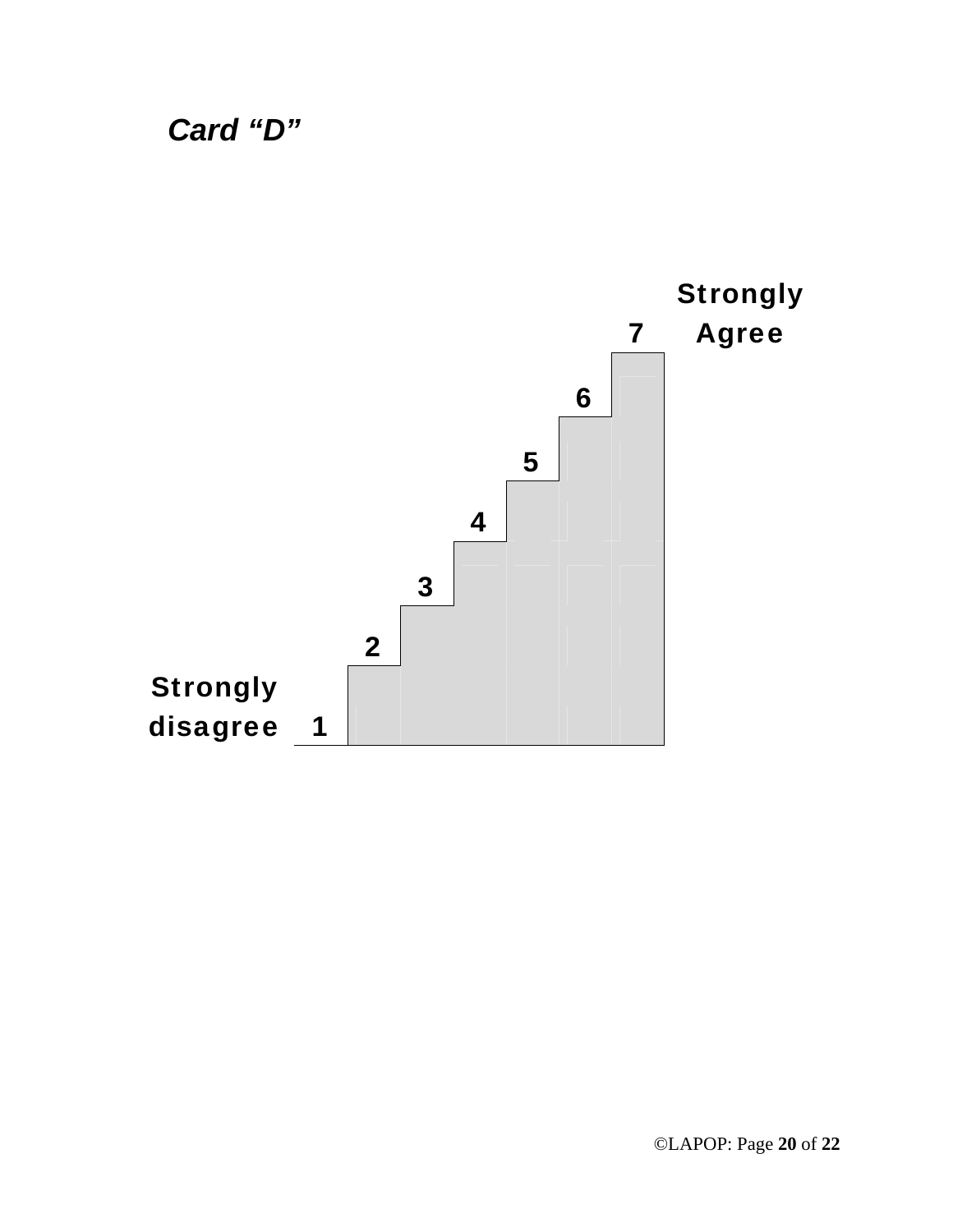

*Card "E"*